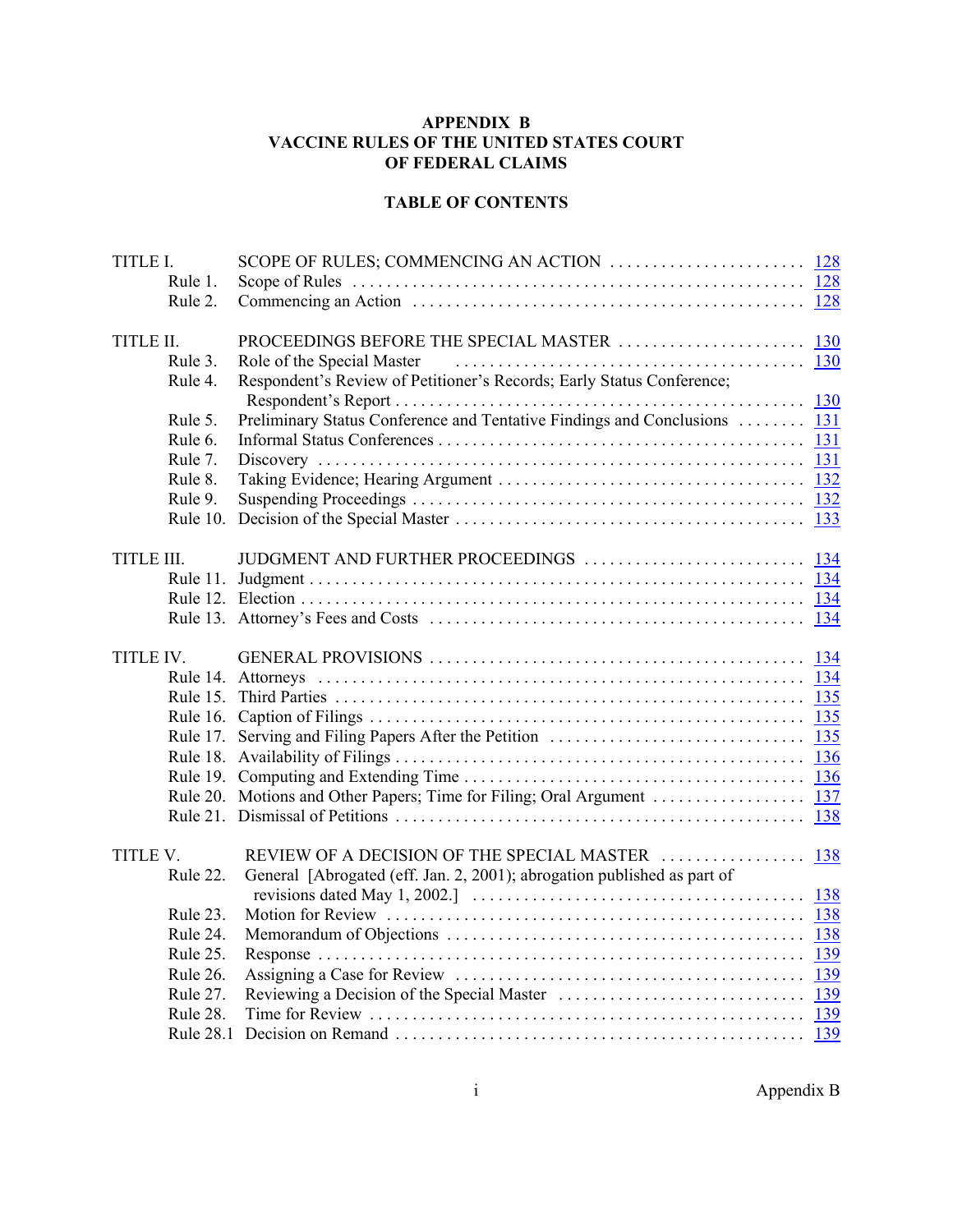|                                    | Rule 30. |                                                                              |  |  |  |  |
|------------------------------------|----------|------------------------------------------------------------------------------|--|--|--|--|
|                                    | Rule 31  |                                                                              |  |  |  |  |
|                                    | Rule 32. |                                                                              |  |  |  |  |
|                                    | Rule 33  |                                                                              |  |  |  |  |
|                                    | Rule 34. |                                                                              |  |  |  |  |
|                                    | Rule 35. | Availability of Filings [Abrogated (eff. Jan. 2, 2001); abrogation published |  |  |  |  |
|                                    |          |                                                                              |  |  |  |  |
| TITLE VI.                          |          |                                                                              |  |  |  |  |
|                                    |          |                                                                              |  |  |  |  |
| <b>SUPPLEMENT TO VACCINE RULES</b> |          |                                                                              |  |  |  |  |
|                                    |          |                                                                              |  |  |  |  |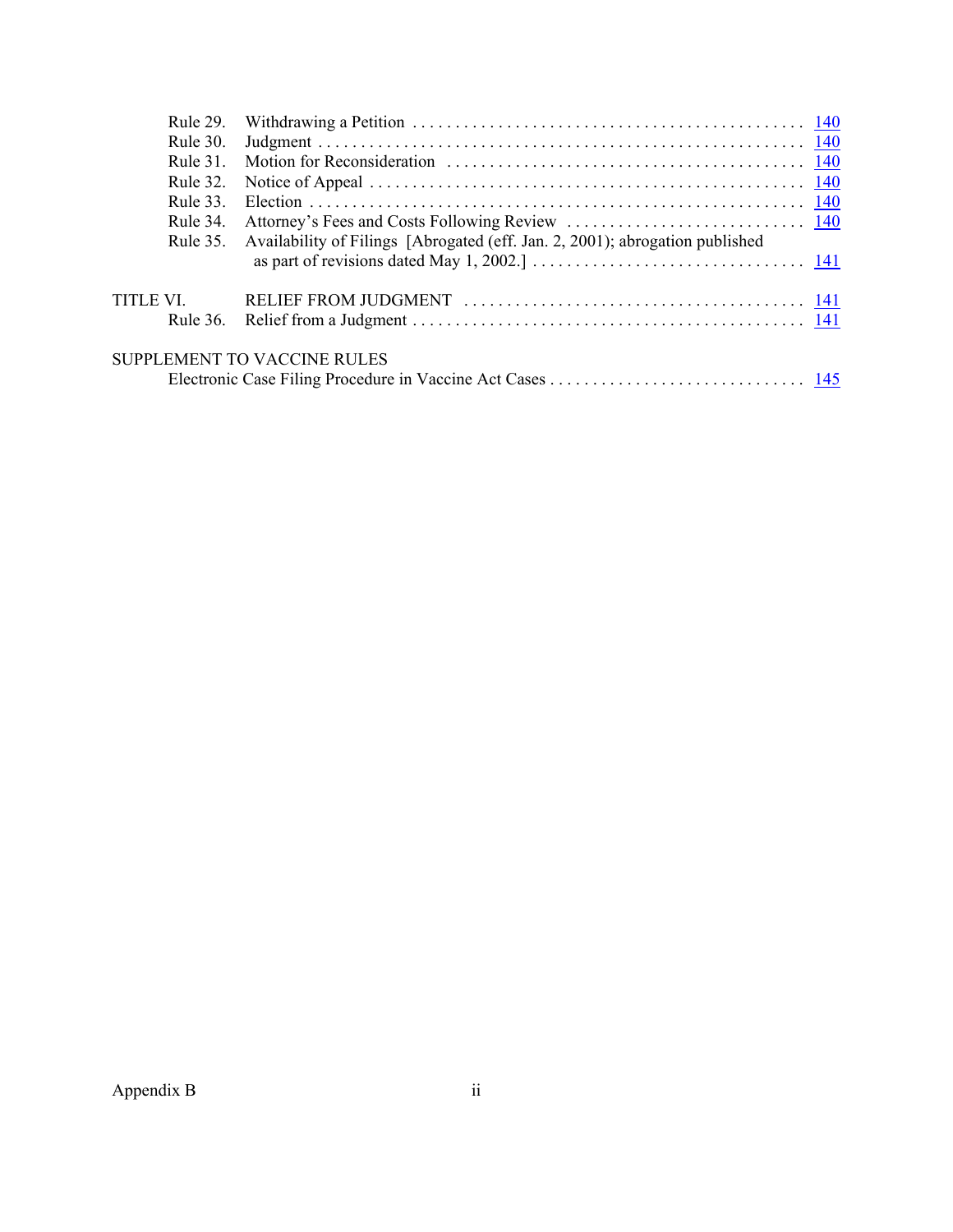## **APPENDIX B VACCINE RULES OF THE UNITED STATES COURT OF FEDERAL CLAIMS**

# <span id="page-2-0"></span>**TITLE I. S C O P E O F R U L E S ; COMMENCING AN ACTION**

### **Rule 1. Scope of Rules**

- **(a) In General.** These rules govern all proceedings before the United States Court of Federal Claims pursuant to the National Childhood Vaccine Injury Act, as amended, 42 U.S.C. §§ 300aa-1 to -34 (Vaccine Act), including proceedings before the Office of Special Masters and any subsequent proceedings before a judge of the Court of Federal Claims.
- **(b) Matters Not Specifically Addressed by the Vaccine Rules.** In any matter not specifically addressed by the Vaccine Rules, the special master or the court may regulate the applicable practice, consistent with these rules and with the purpose of the Vaccine Act, to decide the case promptly and efficiently.
- **(c) Applying the RCFC.** The RCFC apply only to the extent they are consistent with the Vaccine Rules.

(As revised and reissued May 1, 2002; as amended July 13, 2009.)

#### **Rule 2. Commencing an Action**

- **(a) In General.** A proceeding for compensation under the Vaccine Act is commenced by filing a petition with the United States Court of Federal Claims. Only one petition may be filed with respect to each administration of a vaccine.
- **(b) Method of Filing; Filing Fee.**
	- **(1)** *Paper Form.* Petitioner must forward an original and 2 copies of the petition, attaching a completed cover sheet to the original (shown in Form 2 of the Appendix of Forms), along with

the required filing fee, by mail or other delivery, to:

Clerk

United States Court of Federal Claims

717 Madison Place, NW

Washington, DC 20439.

A copy of the applicable schedule of fees may be found on the court's website at [www.uscfc.uscourts.gov](http://www.uscfc.uscourts.gov) or may be obtained by contacting the clerk's office. If the petition exceeds 20 pages and petitioner is not appearing *pro se* pursuant to Vaccine Rule 14, petitioner must also submit one copy of the petition in electronic form using a disc in CD-ROM format.

**(2)** *Electronic Form.* If petitioner is not appearing *pro se* pursuant to Vaccine Rule 14, petitioner may file the petition electronically in compliance with the Supplement to the Vaccine Rules.

## **(c) Contents of a Petition.**

- **(1)** *The Petition.* The petition must set forth:
	- **(A)** a short and plain statement of the grounds for an award of compensation, including:
		- **(i)** the name of the individual to whom the vaccine was administered;
		- **(ii)** the date and place of the vaccination;
		- **(iii)** a specific description of the injury alleged; and
		- **(iv)** whether the injury claimed is contained within the Vaccine InjuryTable (see "Guidelines for Practice Under the National Vaccine Injury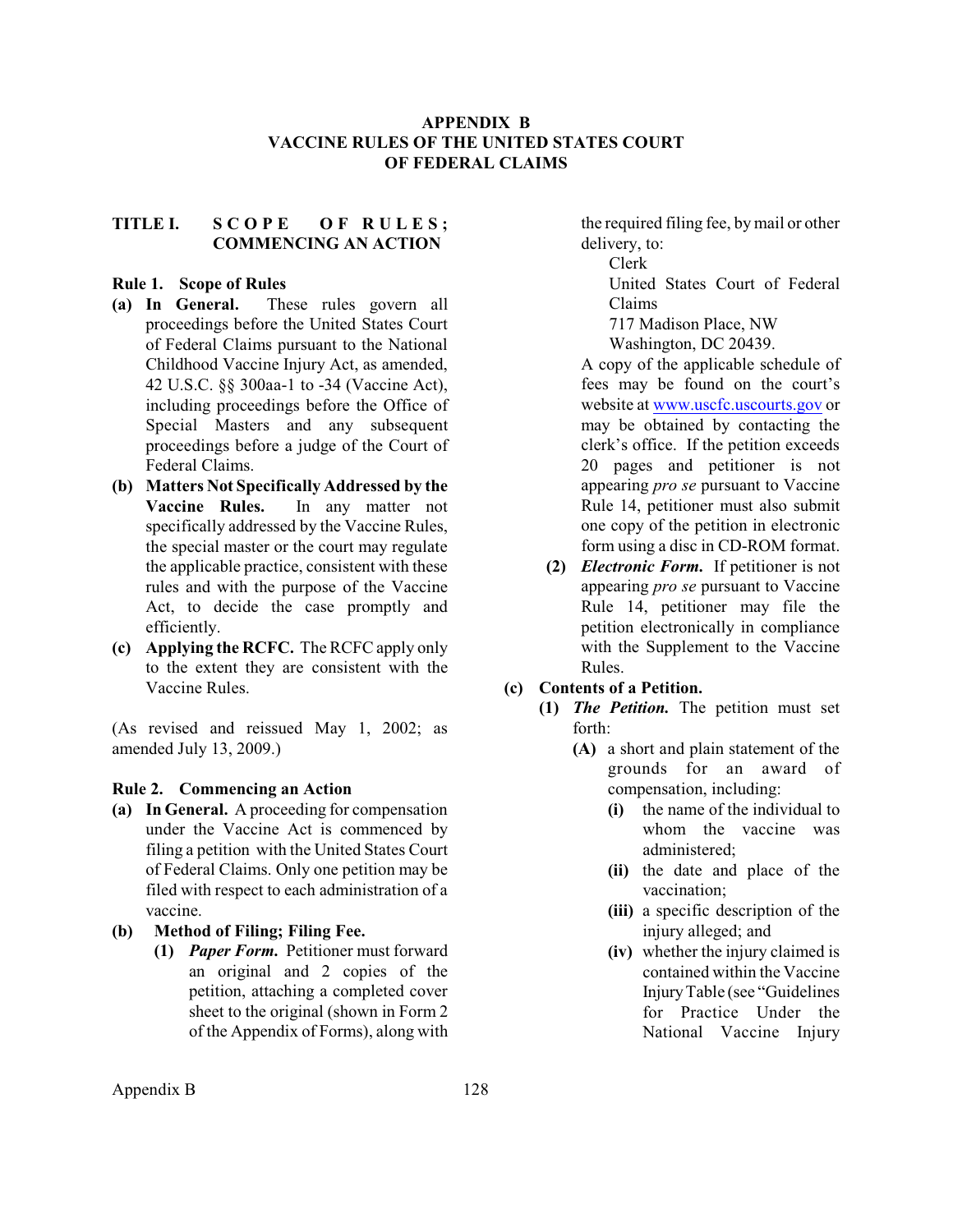Compensation Program," Attachment 8, posted on the court's website at [www.uscfc.uscourts.gov](http://www.uscfc.uscourts.gov)); and

- **(B)** a specific demand for relief to which the petitioner asserts entitlement or a statement that such demand will be deferred pursuant to 42 U.S.C. § 300aa-11(e).
- **(2)** *Required Attachments.* As required by 42 U.S.C.  $\S$  300aa-11(c), the petition must be accompanied by the following documents:
	- **(A)** *Medical Records.* The petitioner must include all available medical records supporting the allegations in the petition, including physician and hospital records relating to:
		- **(i)** the vaccination itself;
		- **(ii)** the injury or death, including, if applicable, any autopsy reports or death certificate;
		- **(iii)** any post-vaccination treatment of the injured person, including all inpatient and out-patient records, provider notes, test results, and medication records; and
		- **(iv)** if the injured person was younger than five years when vaccinated, the mother's pregnancy and delivery records and the infant's lifetime records, including physicians' and nurses' notes, test results, and wellbaby visit records, as well as growth charts, until the date of vaccination.
	- **(B)** *Affidavits*.
		- **(i)** If the required medical records are not submitted, the petitioner must include an

affidavit detailing the efforts made to obtain such records and the reasons for their unavailability.

- **(ii)** If petitioner's claim does not rely on medical records alone but is also based in any part on the observations or testimony of any person, the petitioner should include the substance of each person's proposed testimony in a  $deta$  affidavit(s) supporting all elements of the allegations made in the petition.
- **(C)** *Proof of Authority to File in a Representative Capacity***.** If the petition is filed on behalf of a deceased person or is filed by an individual other than the injured person or the parent of an injured minor, the petition must also be accompanied by documents establishing the authority to file the petition in a representative capacity or a statement explaining when such documentation will be available.
- **(d) Format.** All documents accompanying a petition filed in paper form must comply with RCFC 5.5(c) and be assembled into one or more bound volume(s) or three-ring notebook(s). Each bound volume or notebook must contain the caption of the case and a table of contents, and all pages of each bound volume or notebook must be numbered consecutively.
- **(e) Service.**
	- **(1)** The petitioner must serve one copy of the petition and accompanying documents on the Secretary of Health and Human Services, by first class or certified mail, to:

Secretary, Health and Human **Services**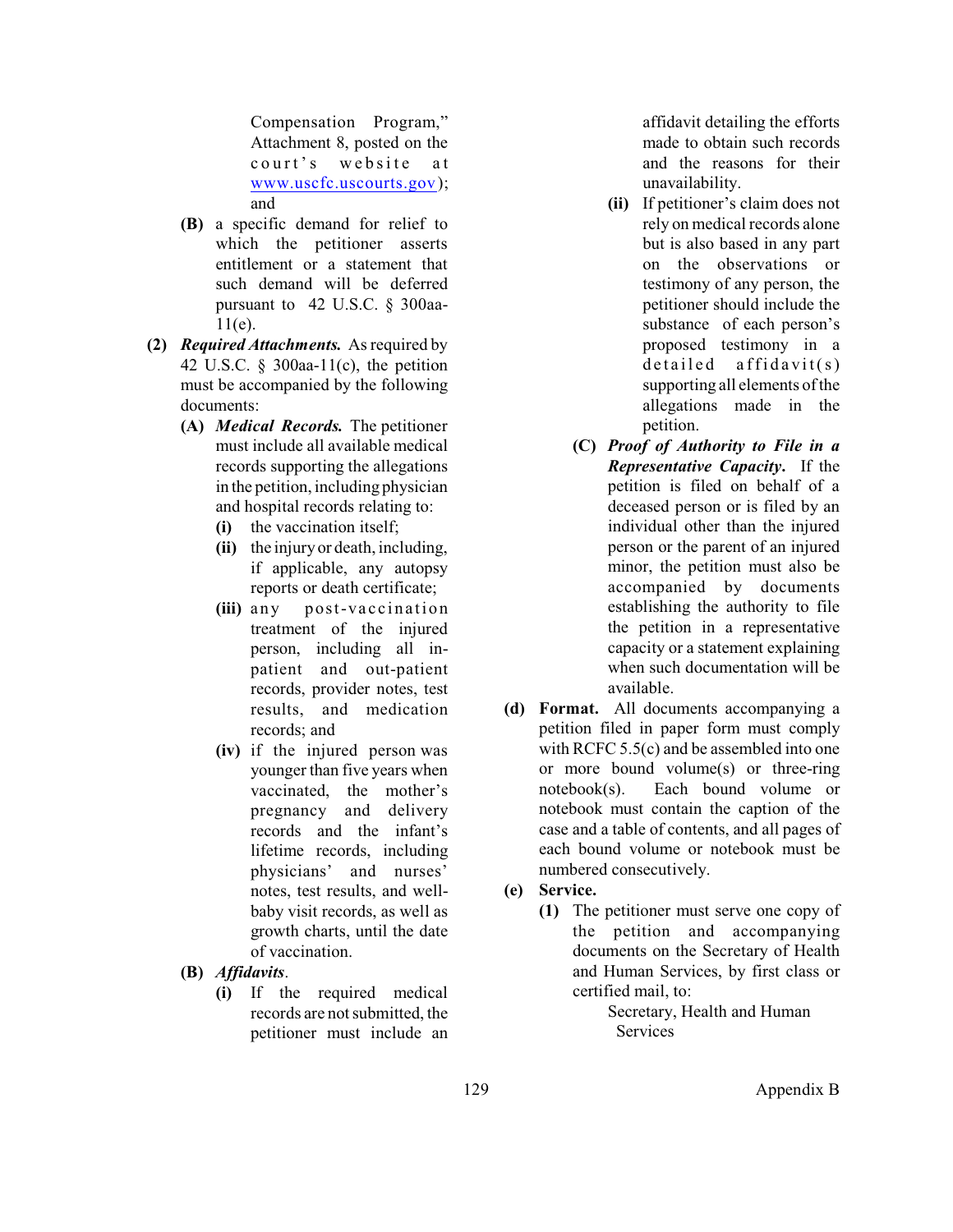<span id="page-4-0"></span>Director, Division of Injury Compensation Programs Health Resources and Services Administration National Vaccine Injury Compensation Program (VICP) 5600 Fishers Lane, 08N146B Rockville, MD 20857.

**(2)** The clerk must serve one copy of the petition and accompanying documents on the Attorney General.

(As revised and reissued May 1, 2002; as amended Sept. 15, 2003, Aug. 2, 2005, July 13, 2009, July 15, 2011, Aug. 3, 2015, Aug. 1, 2016.)

## **TITLE II. PROCEEDINGSBEFORE THE SPECIAL MASTER**

### **Rule 3. Role of the Special Master**

- **(a) Case Assignment.** After a petition has been filed with the clerk, the chief special master will assign the case to a special master to conduct proceedings in accordance with the Vaccine Rules.
- **(b) Duties.** The special master is responsible for:
	- **(1)** conducting all proceedings, including taking such evidence as may be appropriate, making the requisite findings of fact and conclusions of law, preparing a decision, and determining the amount of compensation, if any, to be awarded; and
	- **(2)** endeavoring to make the proceedings expeditious, flexible, and less adversarial, while at the same time affording each party a full and fair opportunity to present its case and creating a record sufficient to allow review of the special master's decision.
- **(c) Absence.** In the absence of the assigned special master, the chief special master may act on behalf of the special master or designate another special master to act.

**(d) Reassignment.** When necessary for the efficient administration of justice, the chief special master may reassign the case to another special master.

(As revised and reissued May 1, 2002; as amended July 13, 2009.)

- **Rule 4. Respondent's Review of Petitioner's Records; Early Status Conference; Respondent's Report**
- **(a) Respondent's Review of Petitioner's Records.**
	- **(1)** *In General.* Within 30 days after the filing of a petition, respondent must review the accompanying documents to determine whether all information necessary to enable respondent to evaluate the merits of the claim has been filed.
	- **(2)** *Missing Documents.* If respondent concludes that relevant documents are missing, respondent must immediately notify petitioner regarding the perceived omission.
	- **(3)** *Disagreement Between the Parties.* If the parties disagree about the completeness of the records filed or the relevance of the requested information, either party may request the special master to resolve the matter.
- **(b) Early Status Conference.** The special master may convene an early status conference within 45 days after the filing of the petition to discuss the case.

# **(c) Respondent's Report.**

- **(1)** *In General.* Within 90 days after the filing of a petition, or in accordance with any schedule set by the special master after petitioner has satisfied all required documentary submissions, respondent must file a report setting forth a full and complete statement of its position as to why an award should or should not be granted.
- **(2)** *Contents.* The report must contain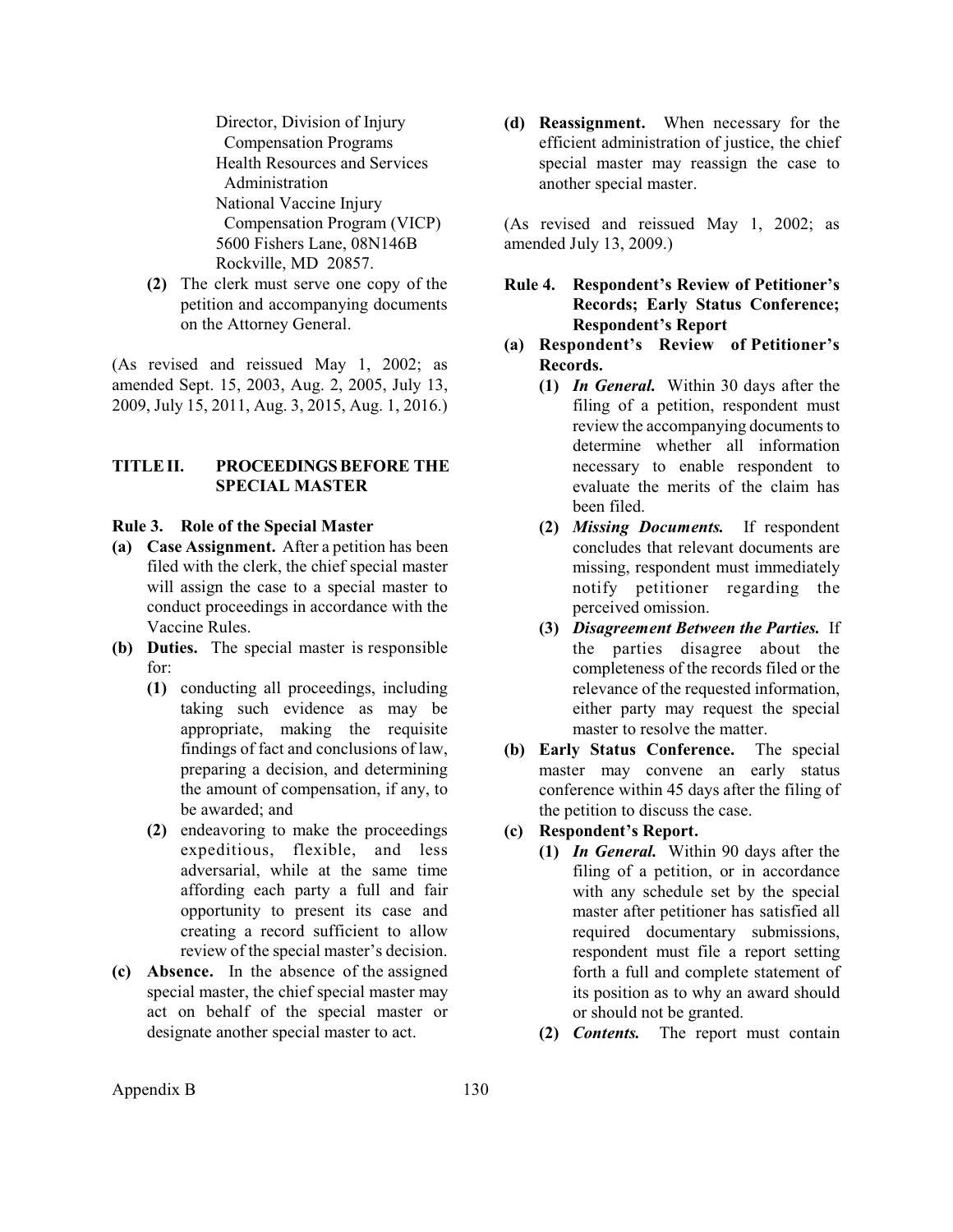<span id="page-5-0"></span>respondent's medical analysis of petitioner's claims and must present any legal arguments that respondent may have in opposition to the petition. General denials are not sufficient.

(As revised and reissued May 1, 2002; as amended Aug. 2, 2005, July 13, 2009.)

## **Rule 5. Preliminary Status Conference and Tentative Findings and Conclusions**

- **(a) In General.** The special master will hold a status conference within 30 days after the filing of respondent's report under Vaccine Rule 4(c) to:
	- **(1)** afford the parties an opportunity to address each other's positions;
	- **(2)** review the materials submitted and evaluate the parties' respective positions; and
	- **(3)** present tentative findings and conclusions.
- **(b) Scheduling Order.** At the conclusion of this status conference, the special master may issue a scheduling order outlining the necessary proceedings for resolving the issues presented in the case.
- **(c) Imposing Fees and Costs.**
	- **(1)** *Authority.* To ensure effective case management, the special master is authorized under RCFC  $16(f)(2)$  to order a party, its attorney, or both to pay the reasonable expenses—including attorney's fees—incurred because of any noncompliance with a scheduling or other pretrial order unless the noncompliance was substantially justified or other circumstances make an award of expenses unjust.
	- **(2)** *Contents of the Order.* The special master's order imposing fees and costs must describe the noncompliance and explain the basis for the imposition of fees and costs.
	- **(3)** *Review.* An order by a special master imposing fees and costs will be

reviewable by an assigned judge on motion by the noncompliant party or the noncompliant party's attorney either:

- **(A)** upon the filing of the special master's decision; or
- **(B)** upon the filing of an order concluding proceedings.

(As revised and reissued May 1, 2002; as amended July 13, 2009, Jan. 11, 2010.)

## **Rule 6. Informal Status Conferences**

- **(a) In General.** To expedite the processing of the case, the special master will conduct informal status conferences on a periodic basis.
- **(b) Input From the Parties.** A party may:
	- **(1)** request a status conference at any time; and
	- **(2)** propose procedures to aid in resolving the case in the least adversarial and most efficient way possible.

(As revised and reissued May 1, 2002; as amended July 13, 2009.)

## **Rule 7. Discovery**

- **(a) In General.** There is no discovery as a matter of right. The informal and cooperative exchange of information is the ordinary and preferred practice.
- **(b) Formal Discovery.**
	- **(1)** *By Motion.* If a party believes that informal discovery is not sufficient, the party may move the special master, either orally during a status conference or by filing a motion, to employ any of the discovery procedures set forth in RCFC 26–37.
	- **(2)** *Contents of the Motion.* The moving party must indicate the discovery sought and state with particularity the reasons therefor, including an explanation as to why informal discovery techniques have not been sufficient.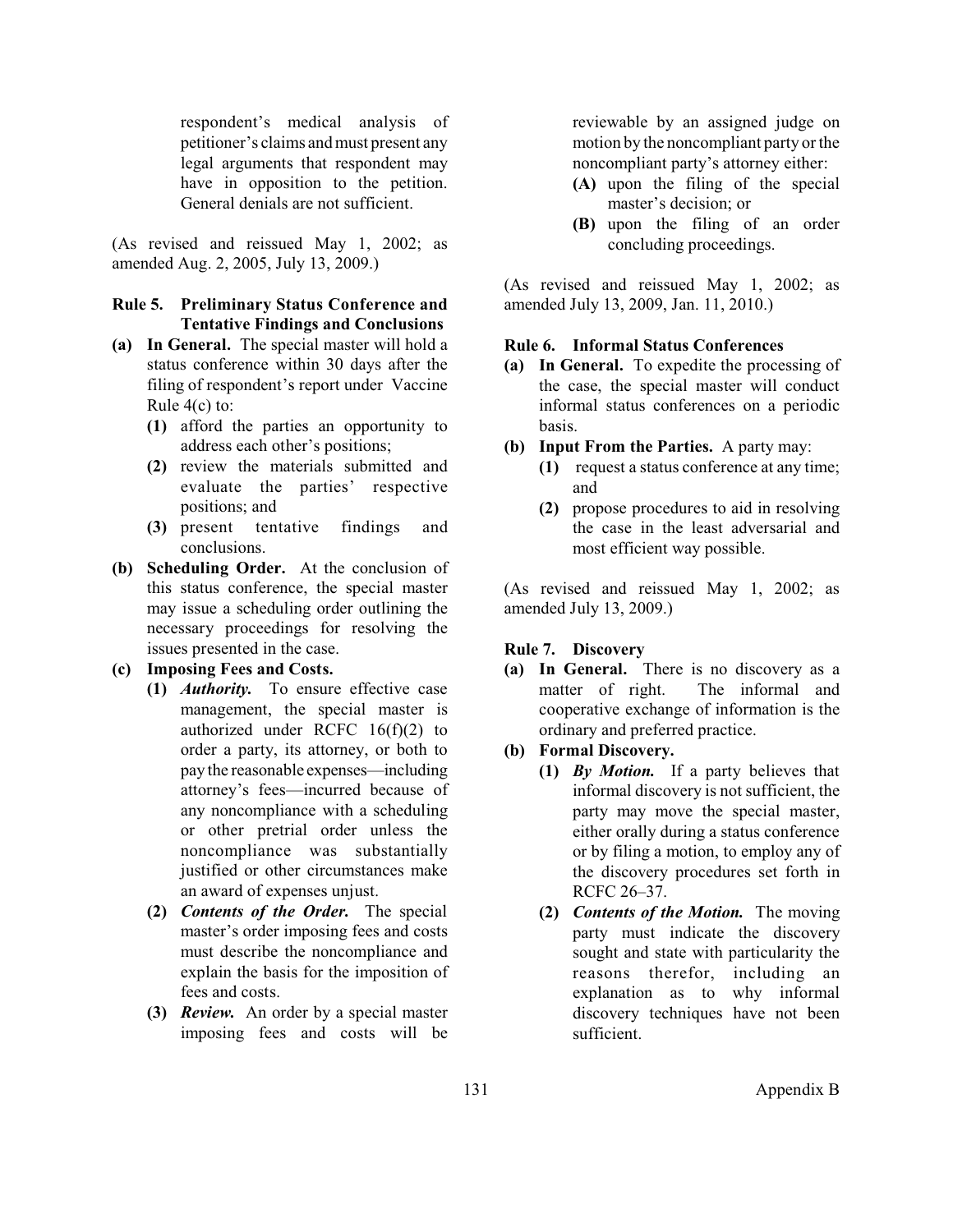<span id="page-6-0"></span>**(c) Subpoena.** On the request of a party, the special master may approve the issuance of a subpoena pursuant to RCFC 45. See RCFC Appendix of Forms, Form 7A.

(As revised and reissued May 1, 2002; as amended July 13, 2009.)

## **Rule 8. Taking Evidence; Hearing Argument**

- **(a) In General.** The special master will determine the format for taking evidence and hearing argument based on the specific circumstances of each case and after consultation with the parties.
- **(b) Evidence.** 
	- **(1)** *Rules.* In receiving evidence, the special master will not be bound by common law or statutory rules of evidence but must consider all relevant and reliable evidence governed by principles of fundamental fairness to both parties.
	- **(2)** *Form.* The parties may present evidence in the form of documents, affidavits, or oral testimony which may be given in person or by telephone, videoconference, or videotape.
- **(c) Conducting an Evidentiary Hearing.**
	- **(1)** *Purpose.* The special master may conduct an evidentiary hearing to provide forthe questioning of witnesses either by the special master or by counsel, or for the submission of sworn testimony in written form.
	- **(2)** *Subpoenas.* The special master may order the clerk or counsel to issue a subpoena requiring the attendance of a witness at the hearing.
	- **(3)** *Transcript.* The hearing will be recorded and, upon request of a party or the special master, will be transcribed in accordance with RCFC 80.1.
- **(d) DecisionWithout an Evidentiary Hearing.**  The special master may decide a case on the basis of written submissions without conducting an evidentiary hearing.

Submissions may include a motion for summary judgment, in which event the procedures set forth in RCFC 56 will apply.

**(e) Hearing Argument.** The special master may hear argument during a scheduled telephone conference or a hearing, or through written submissions. The special master may establish requirements for any written submissions, e.g., contents or page limitations, as appropriate.

## **(f) Waiver of a Fact or Argument.**

- **(1)** *In General.* Any fact or argument not raised specifically in the record before the special master will be considered waived and cannot be raised by either party in proceedings on review of a special master's decision.
- **(2)** *Exception.* This rule does not apply to legal arguments raised by the party that stands in the role of the appellee on review.

(As revised and reissued May 1, 2002; as amended July 13, 2009, Aug. 30, 2013.)

#### **Rule 9. Suspending Proceedings**

**(a) In General.** On motion of a party and for good cause shown, the special master may suspend proceedings on a petition.

# **(b) Period of Suspension.**

- **(1)** *Initial Motion.* The special master will grant an initial motion for suspension, filed by either party, for a period of 30 days.
- **(2)** *Subsequent Motions.* The special master may grant subsequent motions for suspension, if deemed appropriate, for not more than 150 additional days in total.
- **(c) Effect.** All periods of suspension will be excluded for purposes of the time limitations set forth in 42 U.S.C. § 300aa-12(d)(3)(A) and Vaccine Rules 4(c) and 10.

(As revised and reissued May 1, 2002; as amended June 20, 2006, July 13, 2009.)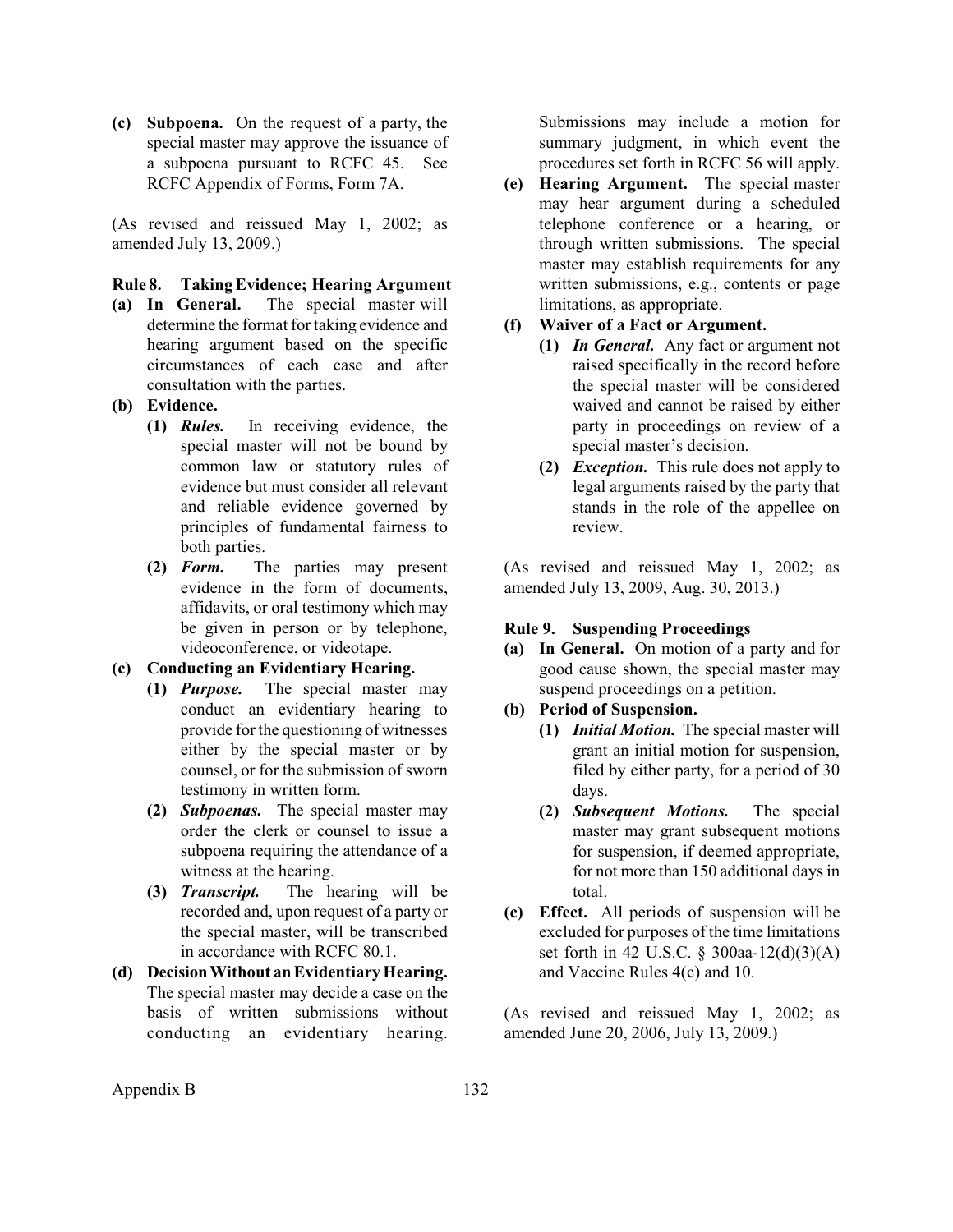#### <span id="page-7-0"></span>**Rule 10. Decision of the Special Master**

- **(a) In General.** Pursuant to 42 U.S.C. § 300aa- $12(d)(3)(A)$ , the special master will issue a decision on the petition with respect to whether an award of compensation is to be made and, if so, the amount thereof.
- **(b) Timing.** The special master must issue a decision on the petition within 240 days after the date the petition was filed, exclusive of all periods of suspension pursuant to Vaccine Rule 9.
- **(c) Effect.** The special master's decision concludes the proceedings on the petition, except for any ancillary proceedings pursuant to Vaccine Rules 12(b) or 13.

#### **(d) Failing to Issue a Timely Decision.**

- **(1)** *Notice to Petitioner.* If the special master fails to issue a decision within the time specified in Vaccine Rule 10(b), the special master must file a notice to petitioner pursuant to 42 U.S.C. § 300aa-12(g)(1).
- **(2)** *Notice to Continue or to Withdraw the Petition.* Within 30 days after the date of filing of the special master's notice, the petitioner may file a notice to continue or to withdraw the petition pursuant to 42 U.S.C. § 300aa-21(b).
- **(3)** *Concluding Proceedings.* If the petitioner elects to withdraw the petition, the special master must issue an order concluding proceedings. The special master's order, upon entry, will be deemed a judgment for purposes of 42 U.S.C. § 300aa-15(e)(1).
- **(e) Motion for Reconsideration.**
	- **(1)** *Initial Motion.* Either party may file a motion for reconsideration of the special master's decision within 21 days after the issuance of the decision, if a judgment has not been entered and no motion for review under Vaccine Rule 23 has been filed.
	- **(2)** *Response.* The special master may seek a response from the nonmoving party, specifying both the method of and the

timing for the response.

- **(3)** *Ruling on the Motion.* The special master has the discretion to grant or deny the motion, in the interest of justice.
	- **(A)** *If Granted.* If the special master grants the motion for reconsideration, the special master must file an order withdrawing the challenged decision. The decision, once withdrawn, becomes void for all purposes and the special master must subsequently enter a superseding decision. The special master may not, however:
		- **(i)** issue an order withdrawing a decision if either a judgment has been entered or a motion for review has been filed; or
		- **(ii)** issue a superseding decision reaching a result different from the original decision without affording the nonmoving party an opportunity to respond to the moving party's arguments.
	- **(B)** *If Denied or Not Acted Upon.* The filing of a motion for reconsideration will not toll the 30-day period for filing a motion for review pursuant to Vaccine Rule 23. If the special master denies the motion for reconsideration or fails to act upon the motion, the 30-day period for filing a motion for review will continue to run and either party may file a motion for review before the expiration of that period.

(As revised and reissued May 1, 2002; as amended Aug. 2, 2005, July 13, 2009.)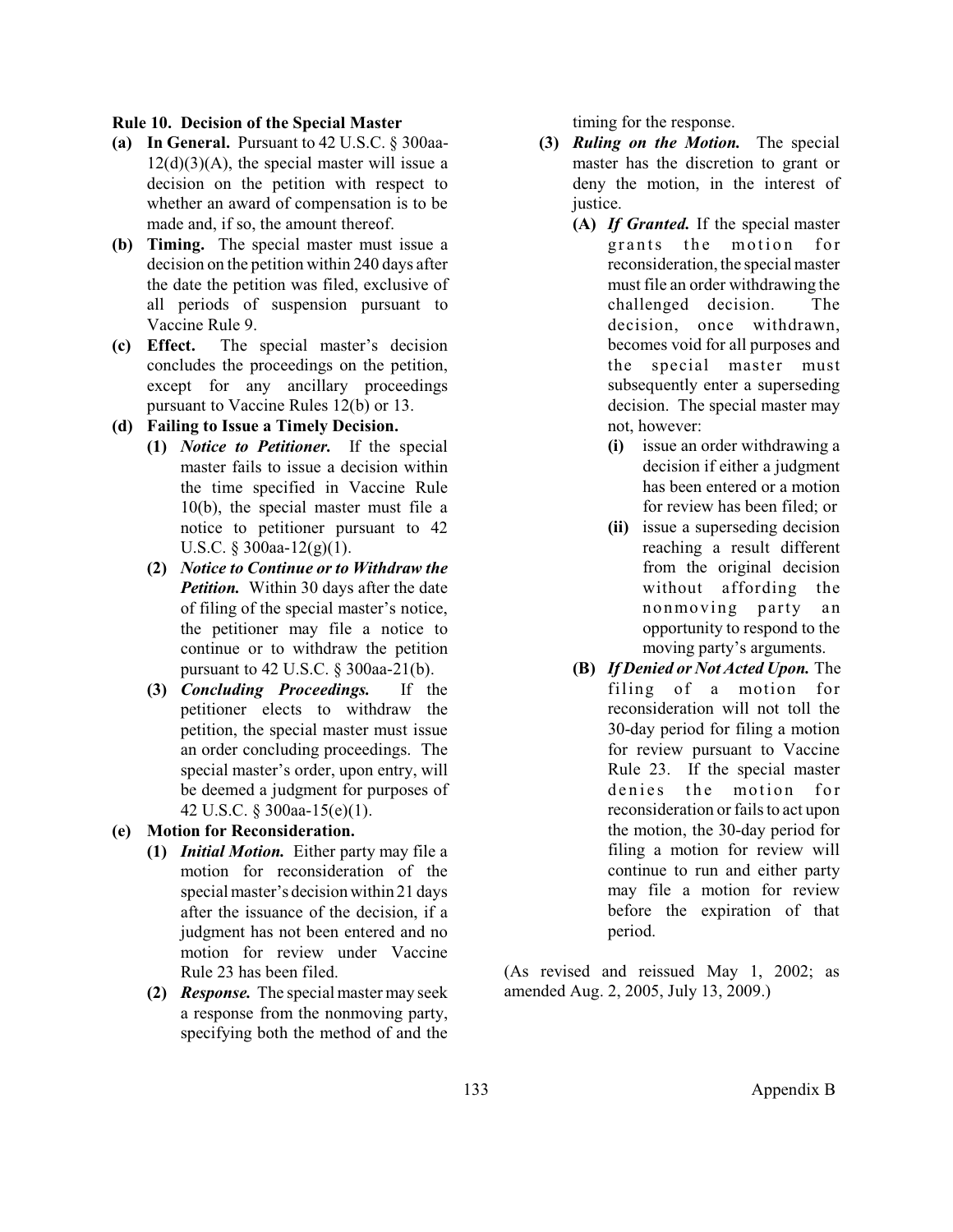## <span id="page-8-0"></span>**TITLE III. JUDGMENT AND FURTHER PROCEEDINGS**

### **Rule 11. Judgment**

- **(a) In General.** If a motion for review under Vaccine Rule 23 is not filed within 30 days after either the filing of the special master's decision under Vaccine Rule 10 or the entry of an order of dismissal under Vaccine Rule 21(b), the clerk will enter judgment immediately. The clerk may enter judgment prior to the expiration of the 30-day period if each party files a notice stating that the party will not seek such review.
- **(b) Stipulation for Judgment.** Any stipulation for a money judgment must be signed by authorized representatives ofthe Secretary of Health and Human Services and the Attorney General.

(As revised and reissued May 1, 2002; as amended June 20, 2006, July 13, 2009, Aug. 3, 2015.)

## **Rule 12. Election**

- **(a) In General.** Within 90 days after the entry of judgment under Vaccine Rule 11, petitioner must file with the clerk an election either:
	- **(1)** to accept the judgment; or
	- **(2)** to file a civil action for damages for the alleged injury or death.
- **(b) Failure to File an Election.** If petitioner fails to file an election within the time prescribed, petitioner will be deemed to have filed an election to accept the judgment.
- **(c) Moving for Limited Compensation.**
	- **(1)** *In General.* If petitioner does not elect to receive an award of compensation, the election to file a civil action for damages may be accompanied by a motion for the limited compensation provided by 42 U.S.C. § 300aa-15(f)(2).
	- **(2)** *Decision on the Motion.* The clerk will forward the motion to the special master for a decision thereon. The decision of the special master on the

motion constitutes a separate decision for purposes of Vaccine Rules 11, 18, and 23.

**(3)** *Waiver.* If such a motion is not filed at the time the election is filed, petitioner will be deemed to have waived the limited compensation.

(As revised and reissued May 1, 2002; as amended June 20, 2006, July 13, 2009.)

## **Rule 13. Attorney's Fees and Costs**

- **(a) In General.** Any request for attorney's fees and costs pursuant to 42 U.S.C. § 300aa-15(e) must be filed no later than 180 days after the entry of judgment or the filing of an order concluding proceedings under Vaccine Rule 10(d)(3) or 29.
- **(b) Decision on the Motion.** Except for a request for fees and costs arising under Vaccine Rule 34(b), the clerk will forward the fee request to the special master for a decision thereon. The decision of the special master on the fee request—including a request for interim fees—constitutes a separate decision for purposes of Vaccine Rules 11, 18, and 23.

(As revised and reissued May 1, 2002; as amended Aug. 2, 2005, July 13, 2009.)

## **TITLE IV. GENERAL PROVISIONS**

## **Rule 14. Attorneys**

- **(a) Eligibility to Practice.**
	- **(1)** *In General.* An attorney is eligible to practice before the Office of Special Masters if the attorney is a member of the bar of the United States Court of Federal Claims under RCFC 83.1 and complies with the Vaccine Rules.
	- **(2)** *Pro Se Litigants.* An individual who is not an attorney may represent oneself or a member of one's immediate family. The terms counsel, attorney, or attorney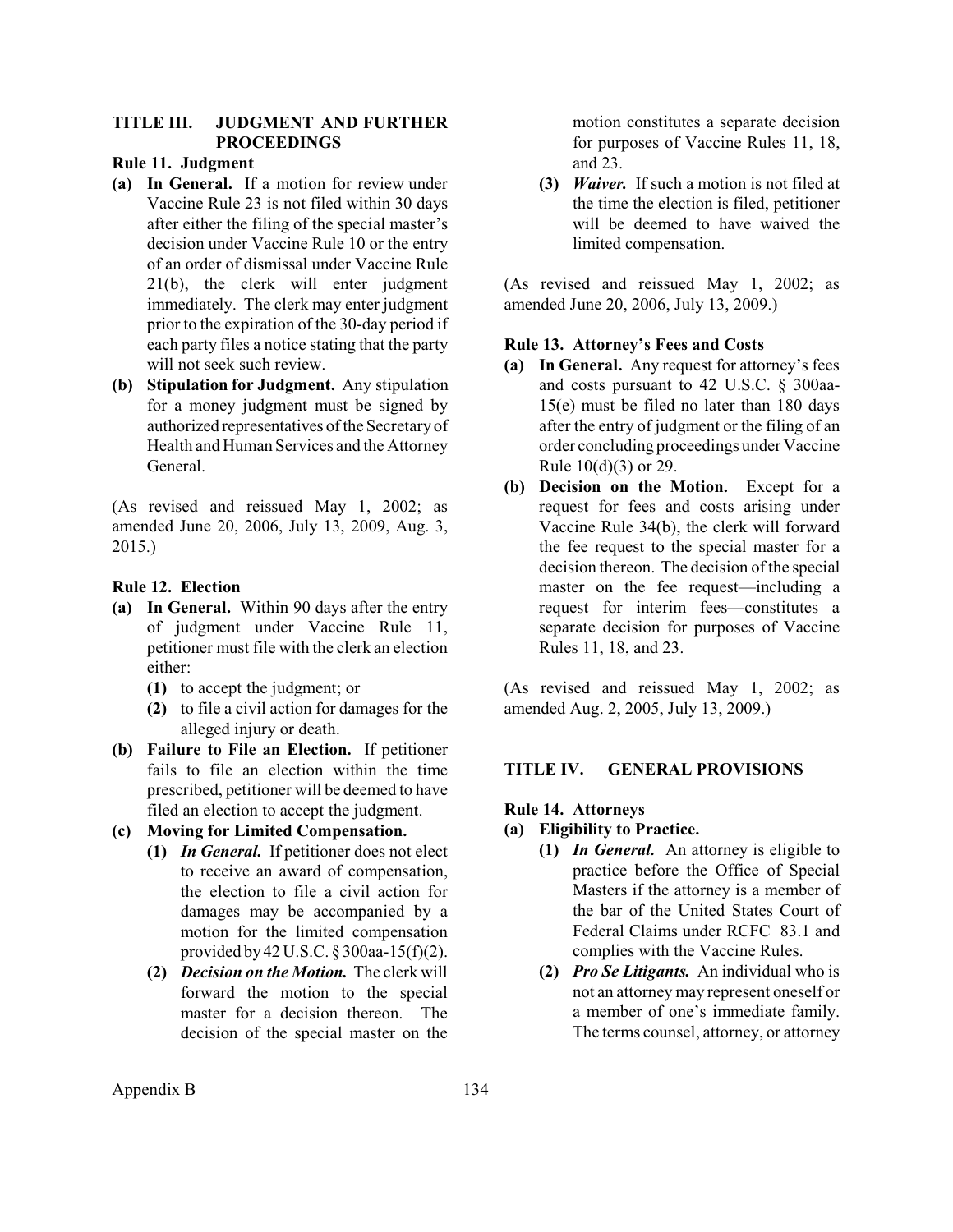of record in the Vaccine Rules include such individuals appearing *pro se.*

## <span id="page-9-0"></span>**(b) Attorney of Record.**

- **(1)** *In General.* A party may have only one attorney of record in a case at any one time and, with the exception of a *pro se* litigant appearing under Vaccine Rule 14(a), must be represented by an attorney (not a firm) admitted to practice before the Court of Federal Claims. Any attorney assisting the attorney of record must be designated "of counsel."
- **(2)** *Contact Information.* The attorney of record must include on all filings the attorney's name, address, telephone number, and facsimile number and must promptly file with the clerk and serve on all other parties a notice of any change in the attorney's contact information.
- **(3)** *Signing Filings.* All filings must be signed in the attorney of record's name. Any attorney who is admitted to practice before the Court of Federal Claims may sign a filing in the attorney of record's name by adding the following after the name of the attorney of record: "by [the signing attorney's full name]."
- **(c) Substituting Counsel.** A party may substitute its attorney of record pursuant to RCFC 83.1(c)(4).

(As revised and reissued May 1, 2002; as amended July 13, 2009.)

## **Rule 15. Third Parties**

No person may intervene in a vaccine injury compensation proceeding, but the special master may afford all interested individuals an opportunity to submitrelevantwritten information within 60 days after publication of notice of the petition in the Federal Register, or later with leave of the special master.

(As revised and reissued May 1, 2002; as amended July 13, 2009.)

### **Rule 16. Caption of Filings**

- **(a) In General.** All filings, including the petition, must be captioned with the court's name, the case title and docket number, and the name of the assigned special master. (The petition should leave blank the spaces for the special master's name and the docket number.) See Appendix of Forms, Form 7.
- **(b) Petitions Filed on Behalf of a Minor.** If the petition is filed on behalf of a minor, the caption may include only the minor's initials.

(As revised and reissued May 1, 2002; as amended July 13, 2009, July 15, 2011.)

## **Rule 17. Serving and Filing Papers After the Petition**

- **(a) Serving a Document.**
	- **(1)** *In General.* A copy of every document filed with the clerk must be served on opposing counsel or the opposing unrepresented party.
	- **(2)** *Certificate of Service.* A certificate of service in accordance with RCFC 5.3 must be appended to the original document and any copies thereof.
- **(b) Filing a Document.**
	- **(1)** *In General.* All pleadings and other papers required under the Vaccine Rules or by order of the special master or the court must be brought to the attention of the special master or the court through formal filings with the clerk rather than through correspondence.
	- **(2)** *How Filing Is Made—In General.* A paper is filed by delivering it to the clerk at the address provided in Vaccine Rule 2.
	- **(3)** *Electronic Filing.* The court requires filing by electronic means, subject to reasonable exceptions, as provided in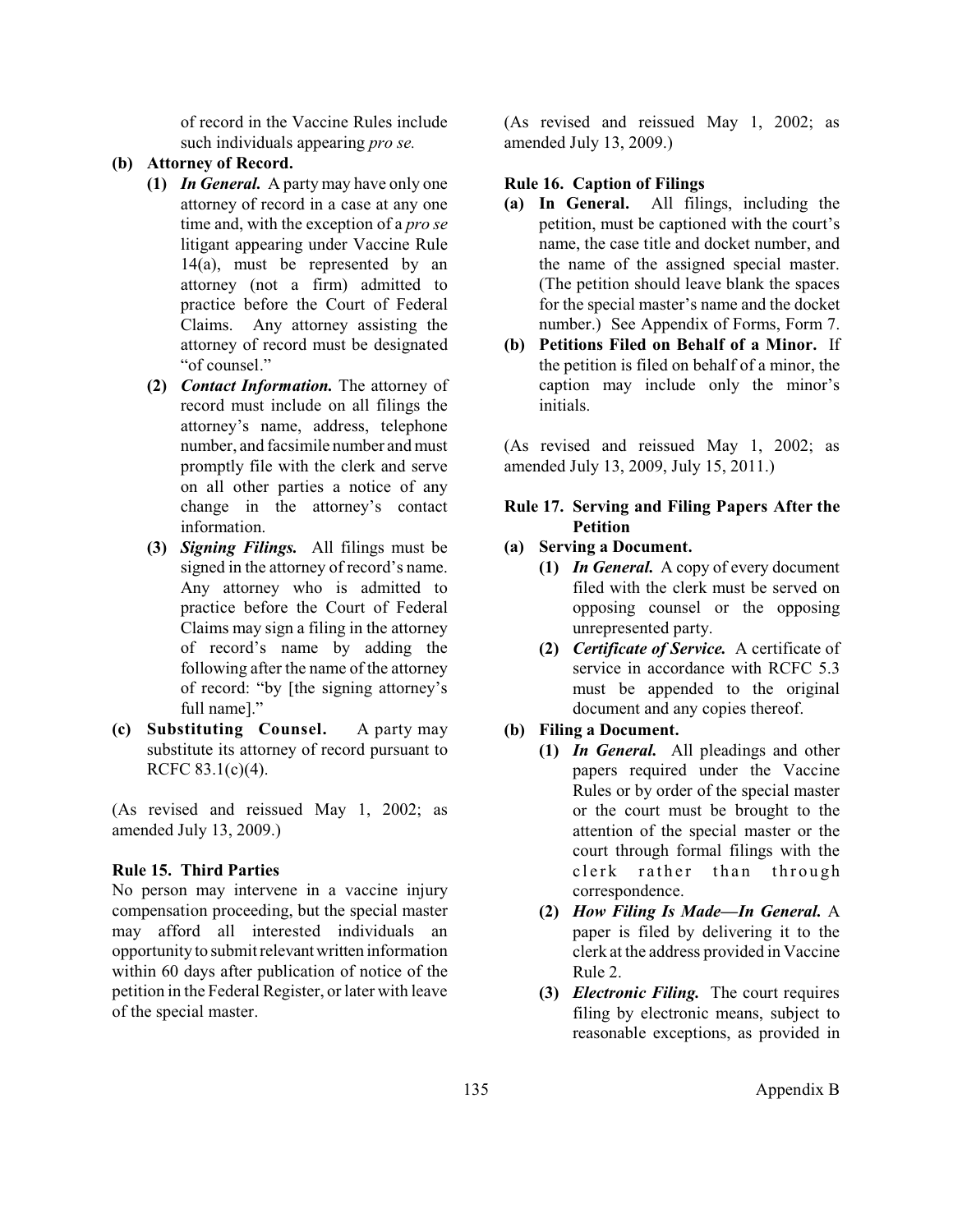<span id="page-10-0"></span>the Supplement to these rules. A paper filed electronically in compliance with the Supplement to the Vaccine Rules is a written paper for purposes of these rules.

- **(4)** *Filing Defined.*
	- **(A)** *Paper Form.* A document in paper form is filed when it is received and marked filed by the clerk, not when mailed.
	- **(B)** *Electronic Form.* A document in electronic form is filed on the date stated in the "Notice of Electronic Filing."
- **(c) Date.** Each filing must bear on the signature page the date on which it is signed.
- **(d) Number of Copies.** Except in an electronic case under the Supplement to these rules, a party must file an original and 2 copies of each paper filed with the clerk, although for a filing of 50 pages or more, an original and 1 copy will suffice.

(As revised and reissued May 1, 2002; as amended July 13, 2009, July 15, 2011.)

### **Rule 18. Availability of Filings**

- **(a) In General.** All filings with the clerk pursuant to the Vaccine Rules are to be made available only to the special master, the judge, and the parties, with the exception of certain court-produced documents as set forth in subdivision (b) of this rule. A transcript prepared pursuant to Vaccine Rule 8(c) constitutes a filing for purposes of this rule.
- **(b) Decision of the Special Master or Judge.** A decision of the special master or judge will be held for 14 days to afford each party an opportunity to object to the public disclosure of any information furnished by that party:
	- **(1)** that is a trade secret or commercial or financial in substance and is privileged or confidential; or
	- **(2)** that includes medical files or similar

files, the disclosure of which would constitute a clearly unwarranted invasion of privacy.

An objecting party must provide the court with a proposed redacted version of the decision. In the absence of an objection, the entire decision will be made public.

(As revised and reissued May 1, 2002; as amended July 13, 2009.)

### **Rule 19. Computing and Extending Time**

- **(a) Computing Time.** The following criteria apply in computing any time period specified in these rules, in an order of the special master or the court, or in any applicable statute that does not specify a method of computing time.
	- **(1)** *Period Stated in Days or a Longer Unit.* When the period is stated in days or a longer unit of time:
		- **(A)** exclude the day of the event that triggers the period;
		- **(B)** count every day, including intermediate Saturdays, Sundays, and legal holidays (for legal holidays, see RCFC  $6(a)(6)$ ; and
		- **(C)** include the last day of the period, but if the last day is a Saturday, Sunday, or legal holiday, the period continues to run until the end of the next day that is not a Saturday, Sunday, or legal holiday.
	- **(2)** *Period Stated in Hours.* When the period is stated in hours:
		- **(A)** begin counting immediately on the occurrence of the event that triggers the period;
		- **(B)** count every hour, including hours during intermediate Saturdays, Sundays, and legal holidays; and
		- **(C)** if the period would end on a Saturday, Sunday, or legal holiday, the period continues to run until the same time on the next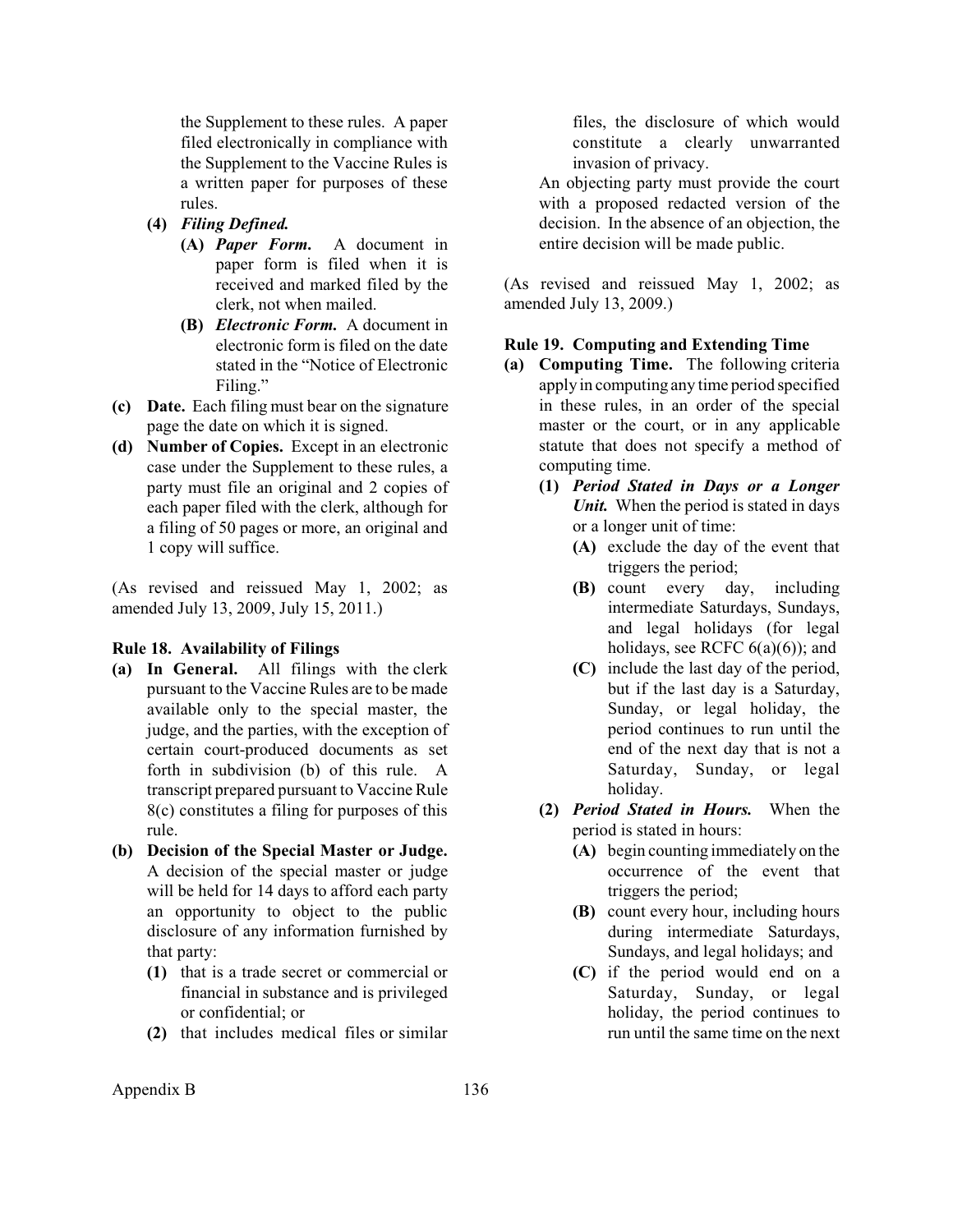day that is not a Saturday, Sunday, or legal holiday.

- <span id="page-11-0"></span>**(3)** *Inaccessibility of the Clerk's Office.*  Unless the court orders otherwise, if the clerk's office is inaccessible:
	- **(A)** on the last day for filing under Vaccine Rule  $19(a)(1)$ , then the time for filing is extended to the first accessible day that is not a Saturday, Sunday, or legal holiday; or
	- **(B)** during the last hour for filing under Vaccine Rule 19(a)(2), then the time for filing is extended to the same time on the first accessible day that is not a Saturday, Sunday, or legal holiday.
- **(4)** *"Last Day" Defined.* Unless a different time is set by a statute or court order, the last day ends:
	- **(A)** for electronic filing, at midnight in the Eastern Time Zone; and
	- **(B)** for filing by other means, when the clerk's office is scheduled to close, subject to the provision for after-hours filing permitted under RCFC 77.1(a).
- **(5)** *"Next Day" Defined.* The "next day" is determined by continuing to count forward when the period is measured after an event and backward when measured before an event.

## **(b) Extending Time.**

- **(1)** *In General.* The special master or the court may grant a motion for an enlargement of time for good cause shown except when such an extension is prohibited by these rules.
- **(2)** *Contents of a Motion for Enlargement.* A motion for an enlargement of time must set forth:
	- **(A)** the specific number of additional days requested;
	- **(B)** the date to which the enlargement is to run;
- **(C)** the total number of days granted in any previously filed motions for enlargement; and
- **(D)** the reason for the enlargement.
- **(3)** *Communication With Opposing Counsel.* Prior to filing a motion for enlargement, the moving party must make a reasonable effort to discuss the motion with opposing counsel and must indicate in the motion whether an opposition will be filed, or, if opposing counsel cannot be consulted, an explanation of the efforts that were made to do so.
- **(c) Additional Time After Service By Mail.** When a party may or must act within a specified time after service and service is made by mail, 3 days are added to the prescribed period, unless the special master or the court orders otherwise.

(As revised and reissued May 1, 2002; as amended Jan. 11, 2010.)

## **Rule 20. Motions and Other Papers; Time for Filing; Oral Argument**

### **(a) In General.** All motions must:

- **(1)** state with particularity the grounds for the motion;
- **(2)** set forth the relief or order sought; and
- **(3)** be in writing and filed with the clerk, unless made orally during a hearing.

Any motion may be accompanied by a proposed order and any motion, objection, or response may be accompanied by a memorandum and, if necessary, by supporting affidavits or exhibits.

# **(b) Time for Filing.**

- **(1)** *Responses and Objections.* Unless otherwise provided in these rules or by order of the special master or the court, a response or an objection to a written motion must be filed within 14 days after service of the motion.
- **(2)** *Replies.* A reply to a response or an objection may be filed within 7 days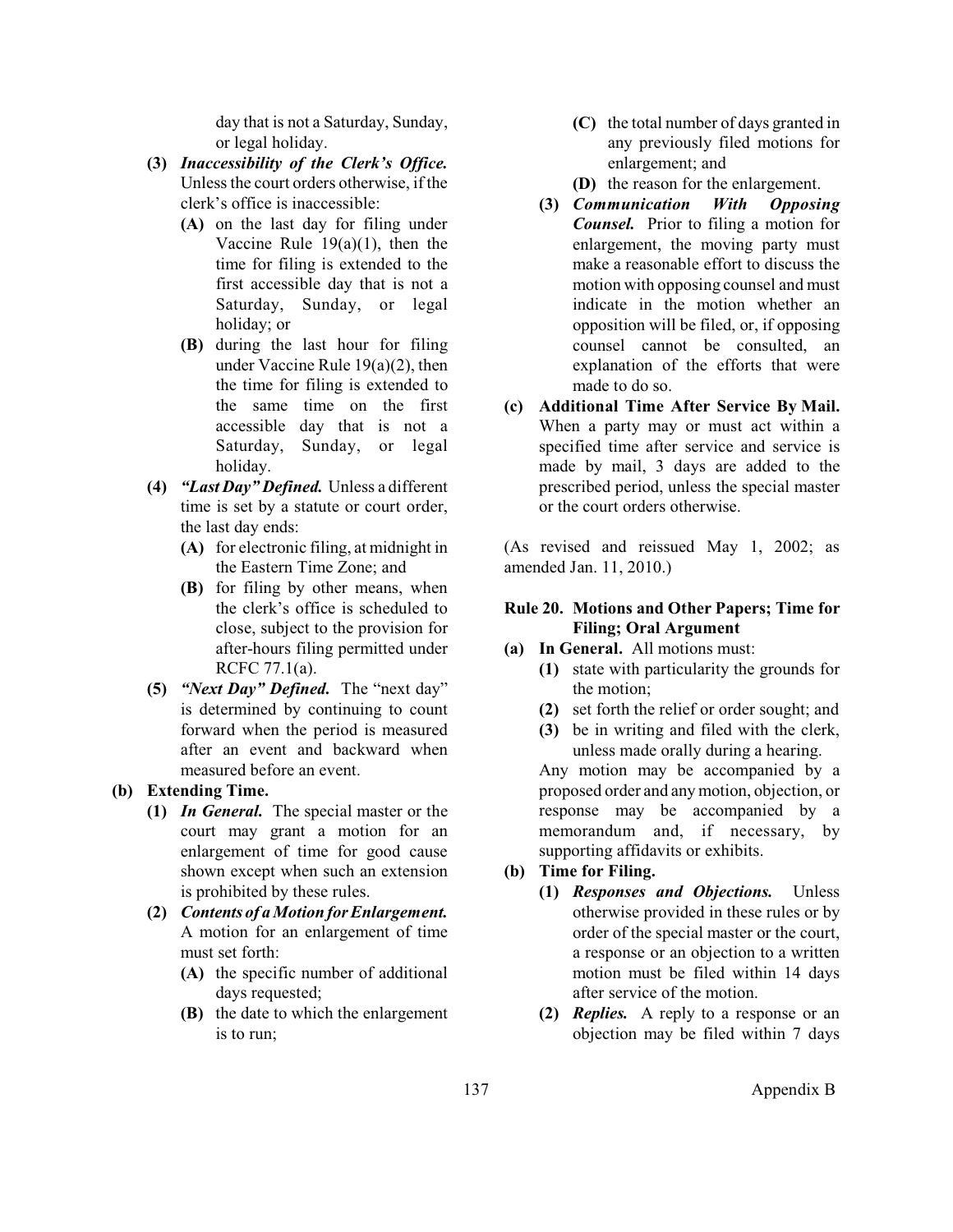after service of the response or objection.

<span id="page-12-0"></span>**(c) Oral Argument.** A party desiring oral argument on a motion must so request in the motion or response.

(As revised and reissued May 1, 2002; as amended July 13, 2009.)

#### **Rule 21. Dismissal of Petitions**

# **(a) Voluntary Dismissal.**

- **(1)** *In General.* Petitioner may dismiss the petition without order of the special master or the court by filing:
	- **(A)** a notice of dismissal at any time before service of respondent's report; or
	- **(B)** a stipulation of dismissal signed by all parties who have appeared in the action.
- **(2)** *Effect.* Unless the notice or stipulation states otherwise, the dismissal is without prejudice, except that a notice of dismissal may, in the discretion of the special master or the court, be deemed to operate as an adjudication on the merits if filed by a petitioner who has previously dismissed the same claim.
- **(3)** *Concluding Proceedings.* A petition dismissed under this subdivision (a) will not result in a judgment pursuant to Vaccine Rule 11 for purposes of 42 U.S.C. § 300aa-21(a). For the court's administrative purposes, the special master will instead issue an order concluding proceedings.

# **(b) Involuntary Dismissal.**

- **(1)** *In General.* The special master or the court may dismiss a petition or any claim therein for failure of the petitioner to prosecute or comply with these rules or any order of the special master or the court.
- **(2)** *Effect.* A petition dismissed under this subdivision (b) will result in a judgment

pursuant to Vaccine Rule 11 for purposes of 42 U.S.C. § 300aa-21(a).

(As revised and reissued May 1, 2002; as amended Aug. 2, 2005, June 20, 2006, July 13, 2009.)

## **TITLE V. REVIEW OF A DECISION OF THE SPECIAL MASTER**

**Rule 22. General** [Abrogated (eff. Jan. 2, 2001); abrogation published as part of revisions dated May 1, 2002.]

#### **Rule 23. Motion for Review**

- **(a) In General.** To obtain review of the special master's decision, a party must file a motion for review with the clerk within 30 days after the date the decision is filed.
- **(b) Time Extensions.** No extensions of time will be permitted under this rule and the failure of a party to file a motion for review in a timely manner will constitute a waiver of the right to obtain review.

(As revised and reissued May 1, 2002; as amended July 13, 2009.)

#### **Rule 24. Memorandum of Objections**

- **(a) In General.** A motion for review must be accompanied by a memorandum of numbered objections to the decision.
- **(b) Contents of the Memorandum.** The memorandum must:
	- **(1)** fully and specifically state and support each objection to the decision, including specific citations to the record created by the special master (e.g., to specific page numbers of the transcript, exhibits, or other papers);
	- **(2)** set forth any legal argument the party desires to present to the reviewing judge; and
	- **(3)** absent leave of the court, be limited to 20 pages and conform to the provisions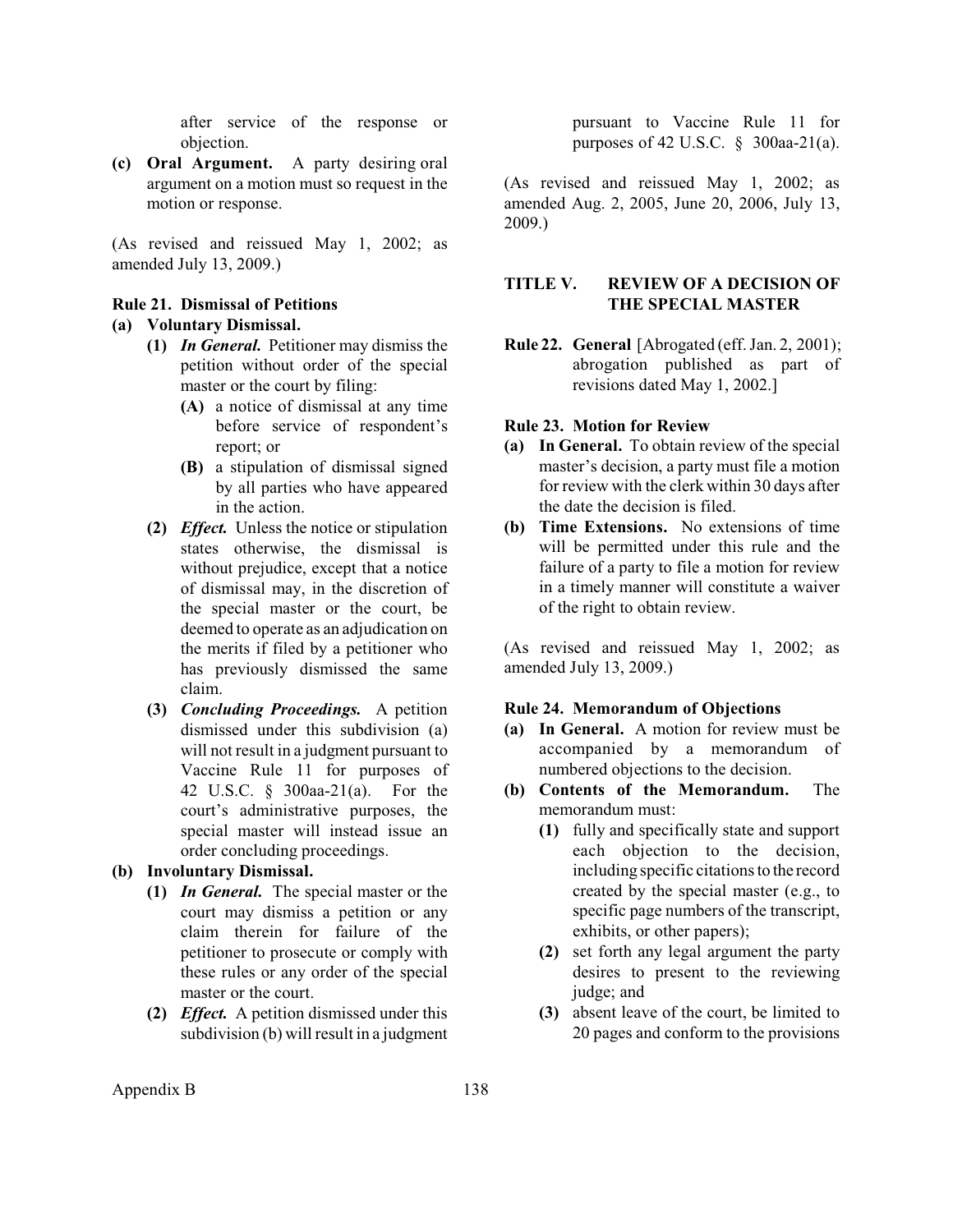#### of RCFC 5.4.

<span id="page-13-0"></span>(As revised and reissued May 1, 2002; as amended July 13, 2009.)

### **Rule 25. Response**

- **(a) In General.** A party may file a response to a motion for review within 30 days after the filing of the motion. If both parties file motions for review, each party may file a response to the other party's motion. The response must:
	- **(1)** be in memorandum form and fully respond to each numbered objection, including specific citations to the record created by the special master (e.g., to specific page numbers of the transcript, exhibits, or other papers);
	- **(2)** set forth any legal argument the party desires to present to the reviewing judge; and
	- **(3)** absent leave of the court, be limited to 20 pages and conform to the provisions of RCFC  $5.4$
- **(b) Time Extensions.** No extensions of time will be permitted under this rule and the failure of a party to file a response in a timely manner will constitute a waiver of the right to respond.

(As revised and reissued May 1, 2002; as amended July 13, 2009.)

### **Rule 26. Assigning a Case for Review**

After a motion for review has been filed with the clerk, the case will be assigned to a judge of the Court of Federal Claims pursuant to RCFC 40.1.

(As revised and reissued May 1, 2002; as amended July 13, 2009.)

## **Rule 27. Reviewing a Decision of the Special Master**

After reviewing a decision of the special master, the assigned judge may:

**(a)** uphold the findings of fact and conclusions

of law and sustain the special master's decision;

- **(b)** set aside any findings of fact or conclusions of law found to be arbitrary, capricious, an abuse of discretion, or otherwise not in accordance with law and issue a separate decision; or
- **(c)** remand the case to the special master for further action as directed.

(As revised and reissued May 1, 2002; as amended July 13, 2009.)

## **Rule 28. Time for Review**

- **(a) In General.** The assigned judge must complete the review within 120 days after the last date for the filing of a response under Vaccine Rule 25, excluding any days the case is before a special master on remand.
- **(b) Period of Remand.** If the judge remands the case to the special master, the total period of remand must not exceed 90 days.

(As revised and reissued May 1, 2002; as amended July 13, 2009.)

## **Rule 28.1 Decision on Remand**

- **(a) In General.** If the assigned judge remands the case to the special master, the special master, after completing the remand assignment, must file a decision on remand resolving the case, unless the remand order directs otherwise. The clerk must promptly notify the assigned judge of the filing of the decision on remand.
- **(b) Effect.** Unless otherwise specified in the remand order, the decision on remand constitutes a separate decision for purposes of Vaccine Rules 11, 18, and 23, i.e., judgment automatically will be entered in conformance with the special master's decision on remand unless a new motion for review is filed pursuant to Vaccine Rule 23.
- **(c) Motion for Review.** If a party seeks review of the decision on remand, the clerk will assign the case to the same judge who

139 Appendix B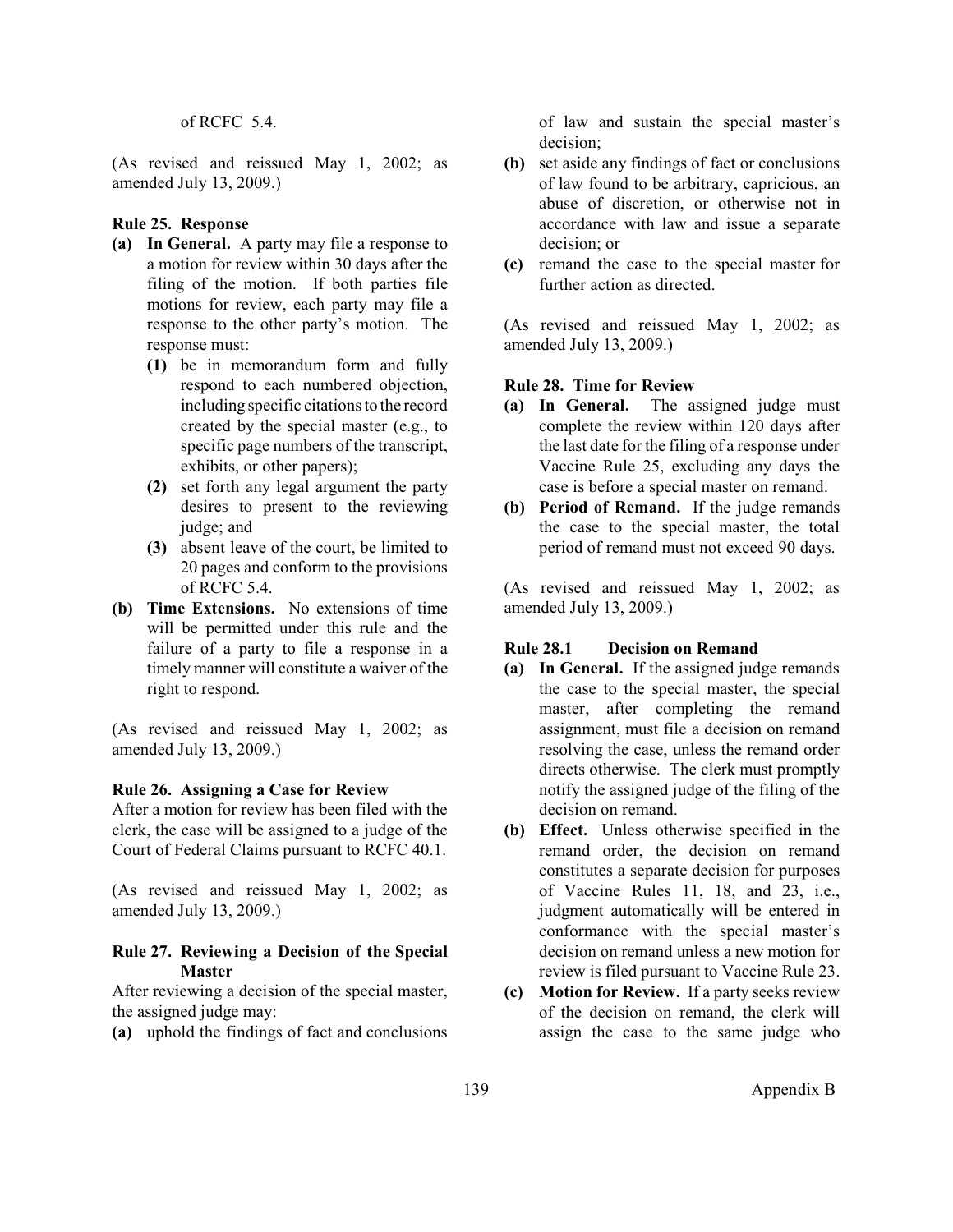<span id="page-14-0"></span>remanded the case.

(As revised and reissued May 1, 2002; as amended July 13, 2009.)

### **Rule 29. Withdrawing a Petition**

- **(a) Notice to Petitioner.** If the assigned judge fails to enter judgment within 420 days after the date the petition was filed, exclusive of any periods of remand or suspension pursuant to Vaccine Rule 9, the judge must file a notice to petitioner pursuant to 42 U.S.C. § 300aa-12(g)(2).
- **(b) Notice to Continue or to Withdraw the Petition.** Within 30 days after the date of filing of the assigned judge's notice, the petitioner may file a notice to continue or to withdraw the petition pursuant to 42 U.S.C. § 300aa-21(b).
- **(c) Concluding Proceedings.** If the petitioner elects to withdraw the petition, the assigned judge must issue an order concluding proceedings. The judge's order, upon entry, will be deemed a judgment for purposes of 42 U.S.C. § 300aa-15(e)(1).

(As revised and reissued May 1, 2002; as amended Aug. 2, 2005, July 13, 2009.)

#### **Rule 30. Judgment**

- **(a) In General.** Upon issuance of the assigned judge's decision on review, the clerk will enter judgment in accordance with the decision.
- **(b) Stipulation for Judgment.** Any stipulation for a money judgment must be signed by authorized representatives ofthe Secretaryof Health and Human Services and the Attorney General.

(As revised and reissued May 1, 2002; as amended July 13, 2009.)

## **Rule 31. Motion for Reconsideration**

Within 30 days after entry of judgment, either party may file a motion for reconsideration of the

assigned judge's decision in accordance with RCFC 59.

(As revised and reissued May 1, 2002; as amended Jan. 11, 2010.)

### **Rule 32. Notice of Appeal**

To appeal a decision of the Court of Federal Claims, a party must file a notice of appeal with the clerk of the United States Court of Appeals for the Federal Circuit (i.e., a petition for review under 42 U.S.C. § 300aa-12(f)) within 60 days after the date of the entry of judgment.

(As revised and reissued May 1, 2002; as amended July 13, 2009.)

## **Rule 33. Election**

- **(a) In General.** Within 90 days after the entry of judgment under Vaccine Rule 30, petitioner must file with the clerk an election as described in Vaccine Rule 12.
- **(b) Exception.** If an appeal is filed with the United States Court of Appeals for the Federal Circuit pursuant to Vaccine Rule 32, the 90-day period for filing an election will run not from the original date of judgment but from the date of the appellate court's mandate or any subsequent judgment of the Court of Federal Claims on remand, whichever occurs later.

(As revised and reissued May 1, 2002; as amended July 13, 2009.)

## **Rule 34. Attorney's Fees and Costs Following Review**

- **(a) In General.** Except as provided in subdivision (b) of this rule, any request for attorney's fees and costs following review by an assigned judge must be filed in accordance with Vaccine Rule 13.
- **(b) Additional Fees and Costs.** Following review by an assigned judge of a special master's decision on attorney's fees and costs under Vaccine Rule 13, a request for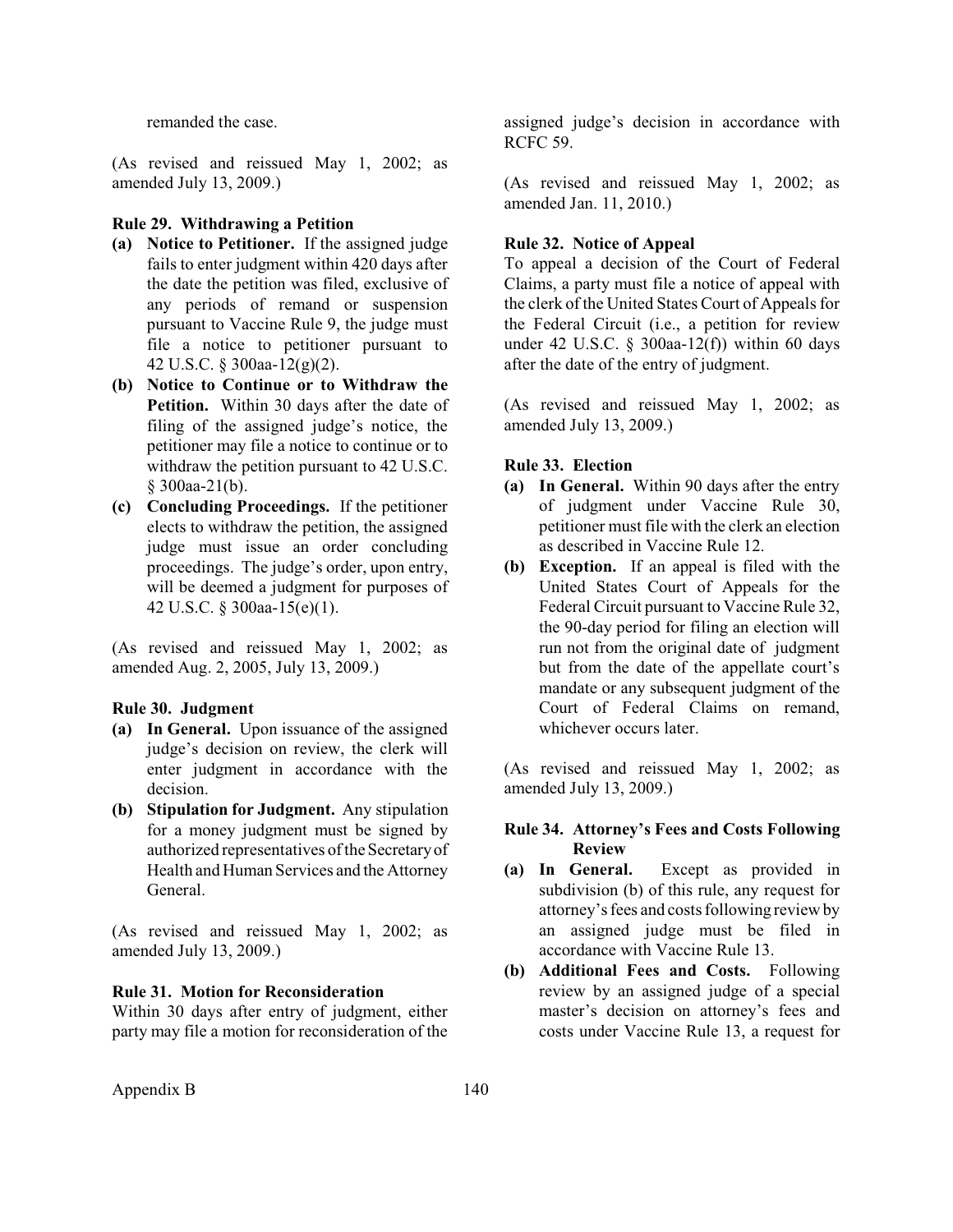<span id="page-15-0"></span>any additional fees and costs relating to such review may be decided either by the assigned judge or by the special master on remand.

(As revised and reissued May 1, 2002; as amended July 13, 2009. )

**Rule 35. Availability of Filings** [Abrogated (eff. Jan. 2, 2001); abrogation published as part of revisions dated May 1, 2002.]

### **TITLE VI. RELIEF FROM JUDGMENT**

#### **Rule 36. Relief from a Judgment**

- **(a) In General.** If, after the entry of judgment or the issuance of an order concluding proceedings pursuant to Vaccine Rule 10, 21, or 29, a party files a motion for reconsideration pursuant to RCFC 59 or otherwise seeks relief from a judgment or order pursuant to RCFC 60, the clerk will refer the motion as follows:
	- **(1)** If the petition had previously been assigned to a judge for review pursuant to Vaccine Rule 26, the clerk will refer the motion to the assigned judge.
	- **(2)** If the petition had not previously been assigned to a judge for review pursuant to Vaccine Rule 26, the clerk will refer the motion to the assigned special master.

### **(b) Ruling by the Special Master.**

- **(1)** *In General.* If a motion pursuant to RCFC 59 or 60 is referred to the special master pursuant to subdivision (a) of this rule, the special master must file a written ruling on the motion.
- **(2)** *Effect.* The ruling of the special master will be the final ruling of the court on the motion, unless a party files with the clerk a motion for review of that ruling.
- **(3)** *Motion for Review.* A party may file a motion for review of the special master's ruling, accompanied by a

memorandum of objections to the ruling, within 30 days after the date of the ruling. See Vaccine Rules 23 and 24.

- **(4)** *Response.* The nonmoving party may file a response to a motion for review within 30 days after the filing of the motion. See Vaccine Rule 25.
- **(5)** *Length.* The motion and response of each party must, absent leave of the court, be limited to 20 pages and must conform to the provisions of RCFC 5.4. See Vaccine Rules 24 and 25.
- **(6)** *Assigning the Case for Review.* If a motion for review is filed with the clerk, the case will be assigned to a judge of the Court of Federal Claims pursuant to RCFC 40.1. See Vaccine Rule 26.
- **(7)** *Reviewing the Ruling of the Special Master.* After reviewing the ruling of the special master, the assigned judge may set aside the ruling only if it is found to be arbitrary, capricious, an abuse of discretion, or otherwise not in accordance with law. See Vaccine Rule 27.
- **(c) If Judgment is Altered.** If the original judgment is modified pursuant to RCFC 59 or 60 or otherwise, and the petitioner is to receive any award for damages calculated with respect to the date of judgment, such damages must be calculated based on the date of the original judgment, unless the ruling of the special master or the court directs otherwise.

(As revised and reissued May 1, 2002; as amended July 13, 2009.)

## **Rules Committee Notes 2002 Revision**

Appendix B sets forth rules applicable to proceedings involving claims for compensation under the National Childhood Vaccine InjuryAct, 42 U.S.C. §§ 300aa-1 to -34. These rules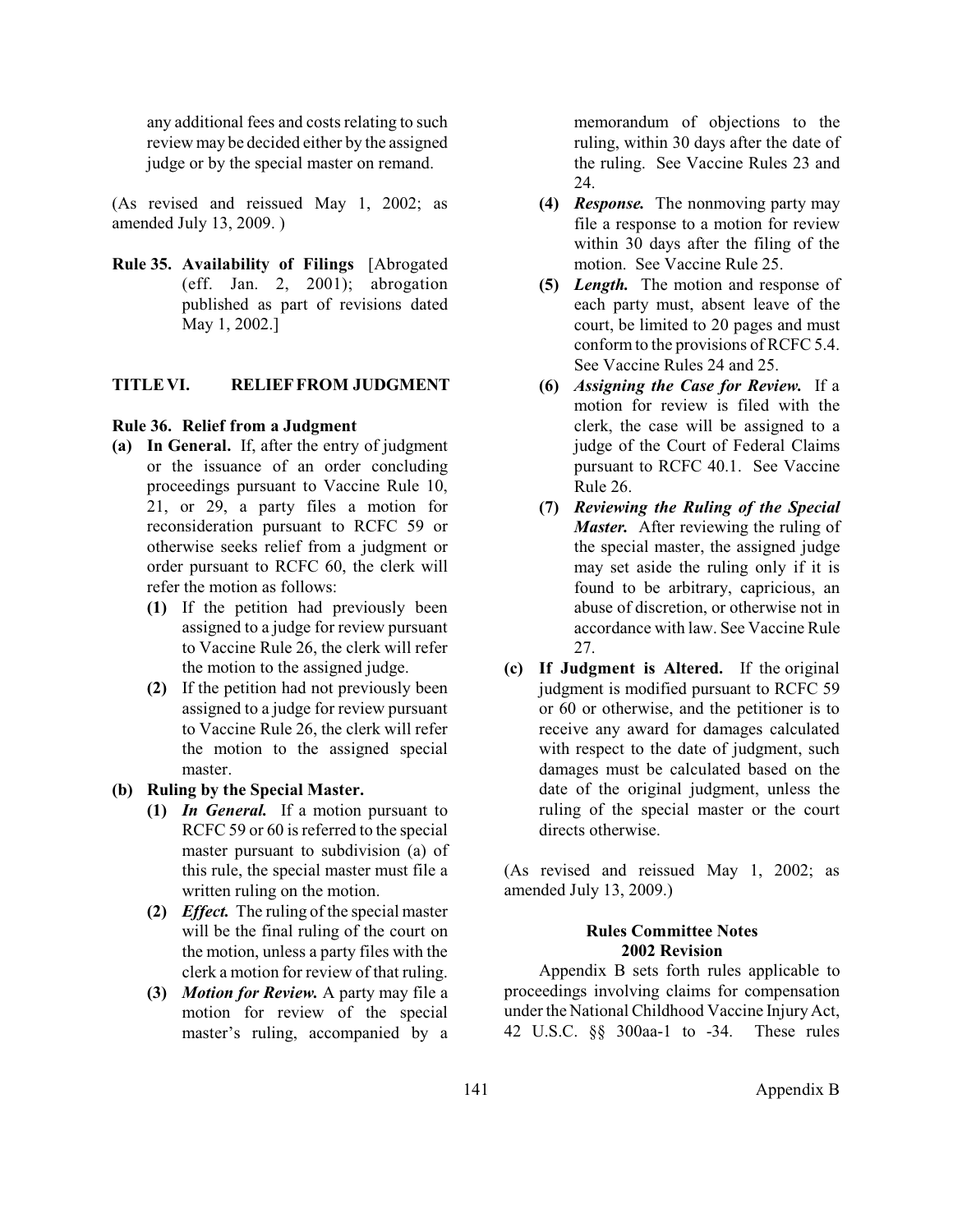originally became effective on January 25, 1989, and were revised on March 15, 1991, and May 1, 2002. The text of these rules as originally promulgated may be found at 16 Cl. Ct. XXI–LXI (1989) and, as initially revised, at 22 Cl. Ct. CXLVIII–CLX (1991).

#### **2003 Amendment**

Vaccine Rule  $2(c)(1)$  has been amended to require that service upon the respondent be directed to the Director, Division of Vaccine InjuryCompensation, Office of Special Programs, Health Resources and Services Administration, in lieu of the Director, Bureau of Health Professionals.

### **2005 Amendment**

Both stylistic and substantive changes have been made to the Vaccine Rules. The substantive changes are identified below.

**Rule 2.** Subdivision (b) previously listed the amount of the filing fee that was required to accompany a petition. The listing of the fee amount has been eliminated in favor of referring petitioners to the fee schedule posted on the court's website. This change is administrative only and is intended to permit future changes in fee amount to be implemented without the necessity for publication of a corresponding change in rule. Subdivision (c)(1) has been amended to show the current address for service upon respondent.

**Rule 4.** Subdivision (b), titled "Early Status Conference," has been added to acknowledge the authority of a special master, exercisable at the special master's discretion, to convene an early status conference as an aid in the identification and scheduling of further proceedings.

**Rule 10.** The text of subdivision (a) has been amended to identify the alternative procedures a petitioner may elect to adopt—withdrawal of the petition or continuance of proceedings—following the special master's issuance of a notice under 42 U.S.C. § 300aa- $12(g)(1)$  advising that a decision on the petition will not be entered within the prescribed statutory period (240 days, exclusive of periods of suspension and remand). Subdivision (a) further provides that in instances where the petitioner elects to withdraw the petition in lieu of continuing proceedings, the conclusion of proceedings will be identified by the special master's issuance of an order so indicating. Finally, the subdivision specifies that upon entry of the special master's order, such order shall be deemed a judgment for purposes of 42 U.S.C. § 300aa-15(e)(1). Subdivision (b), which dealt with vaccines administered prior to October 1, 1988, has been abrogated as being no longer necessary. Subdivision (c), titled "Reconsideration," has been amended to indicate that where the special master elects to grant a motion for reconsideration, the special master shall not issue a superseding decision reaching a different result from the original decision without affording the non-moving party an opportunity to respond to the arguments raised in the motion for reconsideration.

**Rule 13.** This rule has been amended to recognize that the right to seek recovery of attorneys' fees and costs under 42 U.S.C. § 300aa-15(e) extends not only to cases in which a judgment has been entered but also to cases in which a petitioner exercises the statutory right to withdraw a petition following the issuance of an order concluding proceedings under Vaccine Rule 10(a) or 29.

**Rule 21.** Under the Vaccine Act, the court enters judgment pursuant to a "decision of the special master," i.e., a determination "with respect to whether compensation is to be provided under the Program and the amount of such compensation." 42 U.S.C. § 300aa-12(d)(3)(A). A special master's decision, in other words, contemplates an adjudication. With this in mind, subdivision (a) of this rule has been amended to clarify that where a petition is voluntarily dismissed without order of the special master or the court (either by the filing of a notice of dismissal before service of respondent's report or pursuant to a stipulation of the parties) then, for administrative purposes, the conclusion of proceedings will be identified by an order of the special master rather than by a decision.

Appendix B 142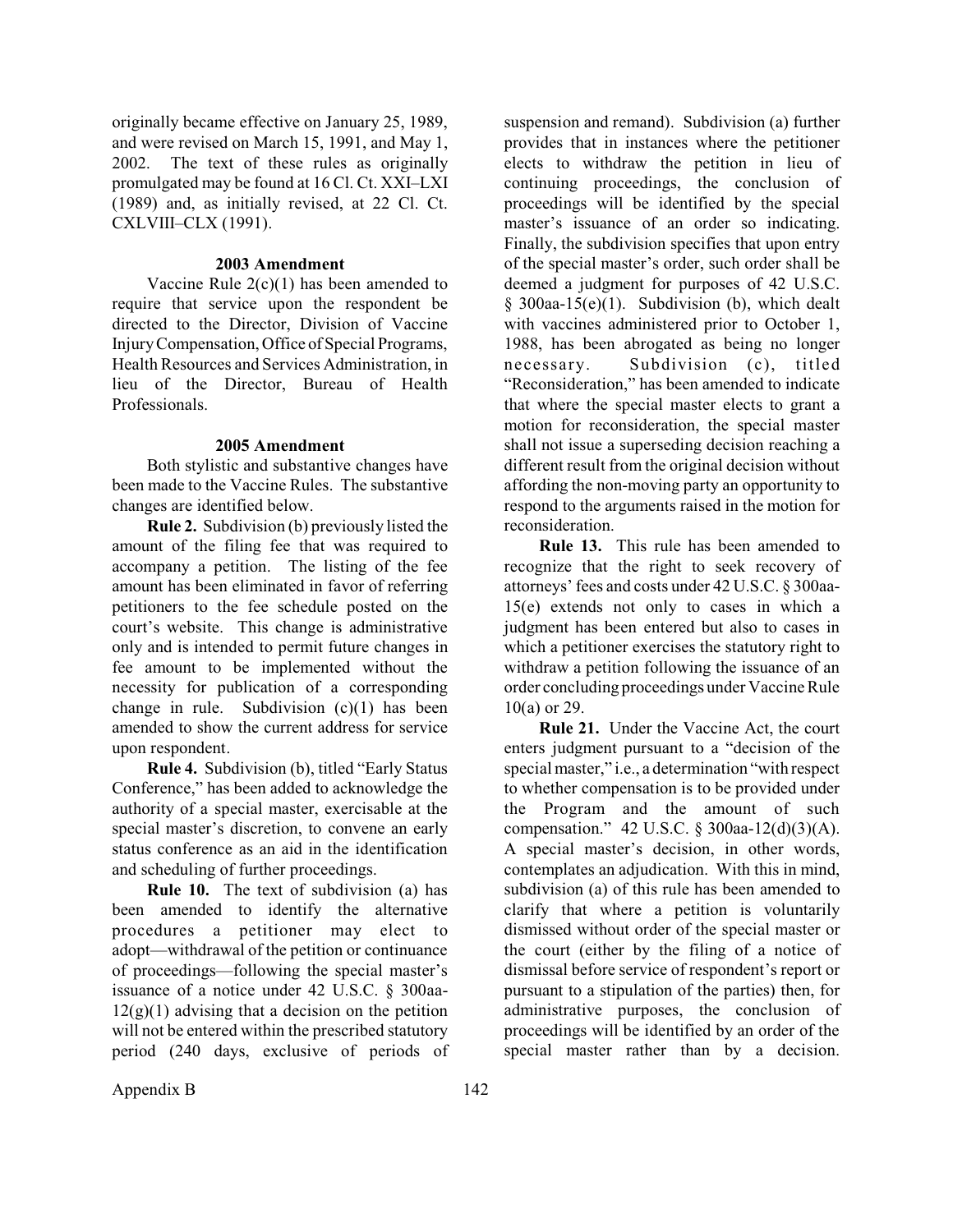Correspondingly, language has also been added to subdivisions (b) and (c) to clarify that an involuntary dismissal operates as an adjudication on the merits with respect to which a judgment will be entered.

**Rule 29.** The opening sentence of this rule has been amended to identify the procedural requirement that applies in cases where a judge fails to direct entry of judgment within 420 days after the date of filing of the petition ("the judge shall file the notice required by 42 U.S.C.  $§$  300aa-12(g)(2)"). Additionally, a final sentence has been added to clarify that where a petitioner elects to withdraw a petition following the receipt of the notice required by 42 U.S.C. § 300aa- $12(g)(2)$ , the conclusion of proceedings will be identified by the judge's issuance of an order rather than by a judgment. The same sentence further notes that upon entry, such order shall be deemed a judgment for purposes of 42 U.S.C. § 300aa-15(e)(1).

#### **2006 Amendment**

**Rule 21.** Former subdivision (b) ("Failure to Prosecute or Participate") has been stricken as its provisions were either redundant or unnecessary. The substance of the first and second sentences of that former subdivision is set forth in the text of former subdivision (c) ("Involuntary Dismissal; Effect Thereof"), now renumbered as subdivision (b). The third sentence of former subdivision (b) was unnecessary; to obtain compensation, the statute provides that a petitioner must supply evidence establishing his or her entitlement to same, regardless of whether the respondent participates. The renumbering of subdivision (c) is also reflected in corresponding changes to the text of Vaccine Rules 11(a) and 12(a).

#### **2009 Amendment**

The language of the Vaccine Rules has been amended to conform to the general restyling of the RCFC.

**Rule 13.** Subdivision (b) has been modified in two respects. First, the introductory phrase "Except for a request for fees and costs arising under Vaccine Rule 34(b)" was added to reflect the corresponding procedural change in Vaccine Rule 34(b) regarding a request for additional fees and costs. Second, the phrase "including a request for interim fees" was added to the second sentence to reflect the result in Avera v. Secretary of Health and Human Services, 515 F.3d 1343 (Fed. Cir. 2008).

**Rule 17.** Paragraph (b)(2) ("Filing Defined") has been expanded to include electronic filings.

**Rule 34.** Subdivision (b) has been added to this rule to clarify that a request for additional attorney's fees and costs incurred on a petition for review of a special master's decision addressing attorney's fees and costs may be decided either by the assigned judge or by the special master on remand.

**Rule 36.** The phrase "or the issuance of an order concluding proceedings pursuant to Vaccine Rule 20, 21, or 29" has been added to the opening sentence of subdivision (a) to extend the remedies available under RCFC 59 ("New Trial; Reconsideration; Altering or Amending a Judgment") and RCFC 60 ("Relief From a Judgment or Order") to cases concluded by means other than a judgment.

#### **2010 Amendment**

**Rule 5.** Subdivision (c)("Imposing Fees and Costs") has been added to reinforce the special master's case management authority. The rule permits a special master to order, as authorized by RCFC 16(f)(2), the payment of "reasonable expenses—including attorney's fees—incurred because of any noncompliance with a scheduling or any other pretrial order." The exercise of this authority is subject to the requirement that the order describe the noncompliant conduct and explain the basis for the imposition of fees and costs.

**Rule 19.** Subdivision (a) ("Computing Time") has been amended in accordance with the corresponding changes to RCFC 6.

**Rule 31.** The time period for filing a motion for reconsideration has been changed from 10 to 30 days in accordance with the corresponding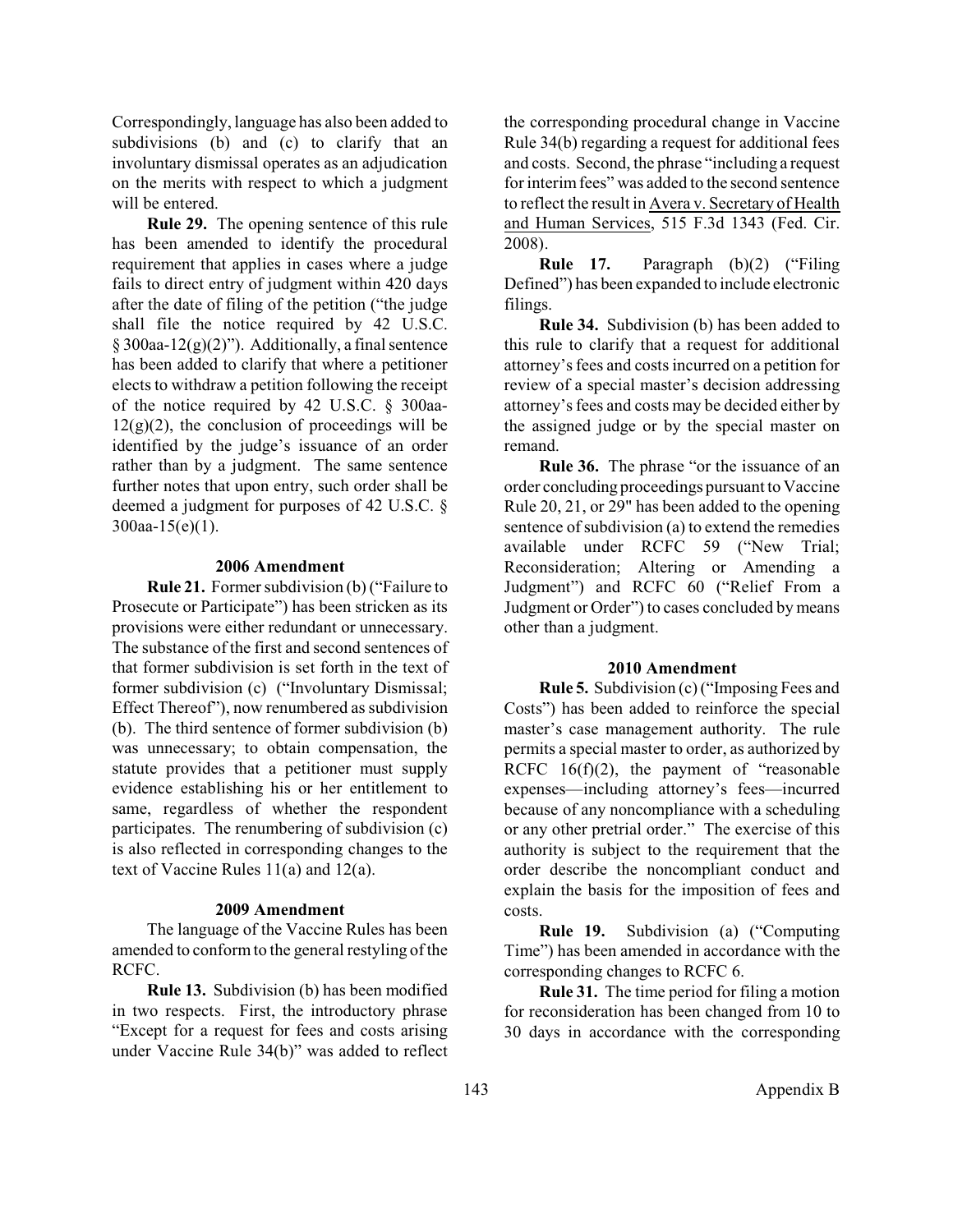change to RCFC 59.

## **2011 Amendment**

**Rule 2.** Subdivision (b) has been amended to adopt the revised filing requirements of RCFC  $5.5(d)(1)$  specifying that a plaintiff must file 2 copies of the complaint and, except a plaintiff appearing *pro se*, an additional copy of the complaint in electronic form using a disc in CD-ROM format when the complaint exceeds 20 pages.

**Rule 16.** Subdivision (b) has been added to provide privacy protection in the caption of all petitions filed on behalf of a minor, consistent with the requirement of RCFC 5.2(a).

**Rule 17.** Subdivision (b) ("Filing a Document") has been amended to reflect the court's requirement of filing by electronic means in Vaccine Act cases, subject to reasonable exceptions.

#### **2013 Amendment**

**Rule 8.** Paragraph (c)(3) ("Transcript") has been amended to reflect the changes adopted in RCFC 80.1.

### **2015 Amendment**

**Rule 2.** Subdivision (b) has been amended to allow a petitioner not appearing *pro se* to file a petition electronically.

In addition, subdivision (d) has been amended to clarify that all documents accompanying a petition filed in paper form must also comply with the requirements of RCFC 5.5(c).

**Rule 11.** Subdivision (a) has been amended to more closely conform to the wording of 42 U.S.C. § 300aa-12(e)(3).

#### **2016 Amendment**

**Rule 2.** Subdivision (e) has been amended to reflect the current mailing address for the Secretary of Health and Human Services.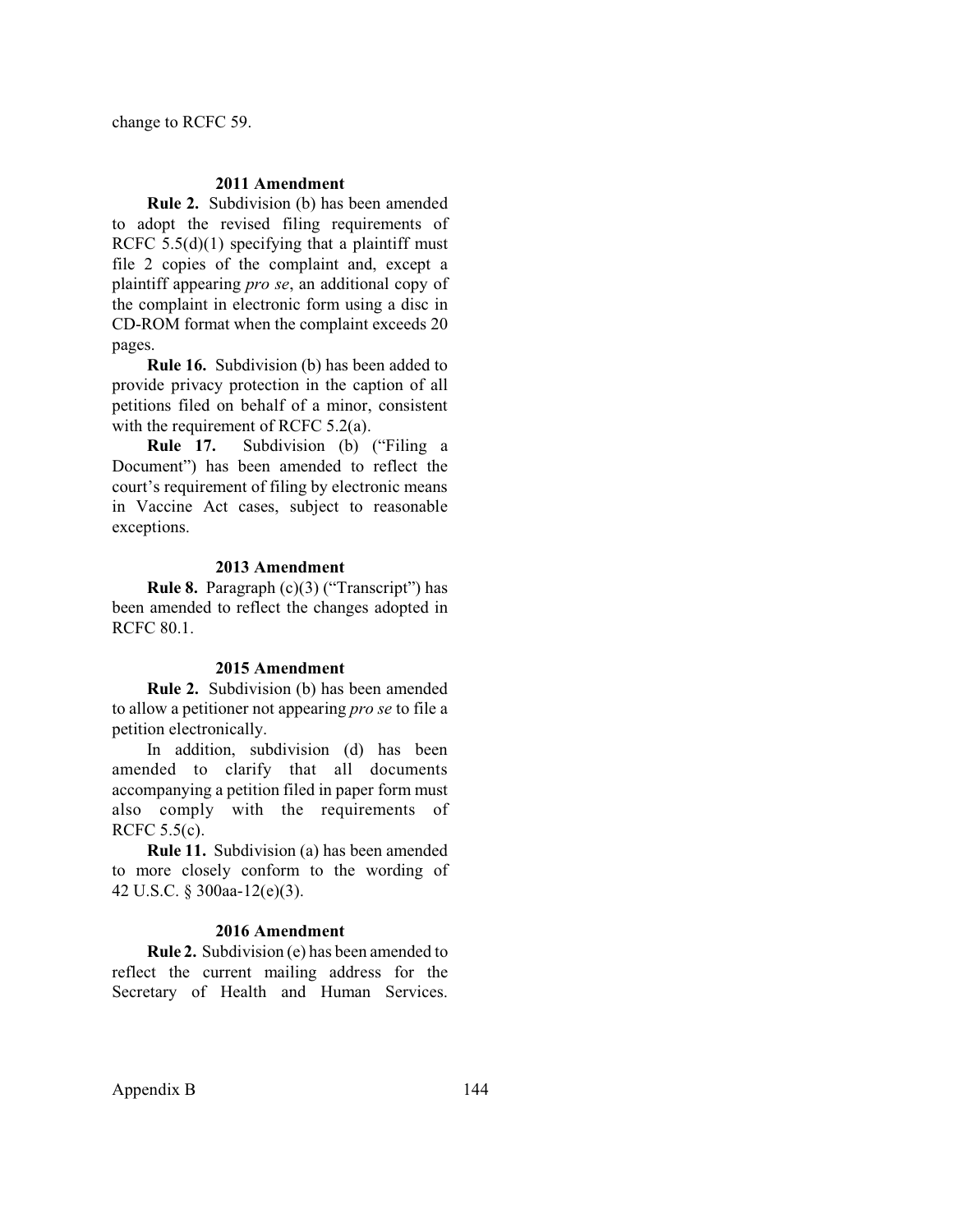## **SUPPLEMENT TO APPENDIX B ELECTRONIC CASE FILING PROCEDURE IN VACCINE ACT CASES**

## **I. INTRODUCTION**

<span id="page-19-0"></span>**1**. **In General.** This Supplement sets forth the procedures governing electronic filings in Vaccine Act cases. A Case Management/Electronic Case Files (CM/ECF) User Manual is available on the court's website—http://www.uscfc.uscourts.gov.

**2. Definitions.** For purposes of this Supplement, the following definitions apply:

- **(a)** "ECF System" means the court's system for electronic case filing;
- **(b)** "ECF case" means any Vaccine Act case designated by the court as an electronic case in the ECF System;
- **(c)** "Filing User" means a member of the court's bar to whom the court has issued a log-in and password to file documents electronically in the ECF System;
- **(d)** "filing" means any document that is filed electronically in the ECF System; and
- **(e)** "court" means the assigned judge or special master.

### **II. ELECTRONIC CASE DESIGNATION AND NOTICE**

- **3. Scope.**
	- **(a) Newly Filed Cases.** All newly filed Vaccine Act cases will be designated ECF cases except for cases involving *pro se* litigants.
	- **(b) Converted Cases.** The court may convert a pending non-ECF case to an electronic case at any time.

**4**. **Notice to Counsel.** The clerk will notify counsel that a Vaccine Act case has been designated an ECF case by filing a "Notice of Designation."

## **III. ACCESS TO ECF SYSTEM; RESPONSIBILITY OF FILING USERS;**

## **EXEMPTION FROM USE**

**5. Eligibility.** An attorney admitted to the bar of this court may register as a Filing User by completing the form provided by the clerk, a copy of which is available on the court's website. By registering as a Filing User, an attorney consents to electronic service of all filings.

## **6. Log-in and Password.**

- **(a) Notification.** Once registered, a Filing User will be notified of his or her user log-in and password.
- **(b) Security.** A Filing User must protect the security of his or her password and immediately notify the clerk if it appears to have been compromised.
- **(c) Use.** No Filing User or other person may knowingly permit or cause a Filing User's log-in and password to be used by anyone other than an authorized agent of the Filing User. Any Filing User or other person may be subject to sanctions for failure to comply with this provision.

**7. Exemption From Filing Electronically.** By filing an appropriate motion, an individual not registered as a Filing User may, for good cause, seek to be exempted from filing documents electronically in an ECF case.

### **IV. FILING REQUIREMENTS**

### **8. Filings.**

- **(a) Initial Filings.**
	- **(i) The Petition.** The filing of a Vaccine Act petition and the payment of the initial filing fee may be accomplished in accordance with Vaccine Rule  $2(b)(2)$ .
	- **(ii) Required Attachments.** The petition must be accompanied by the medical records and other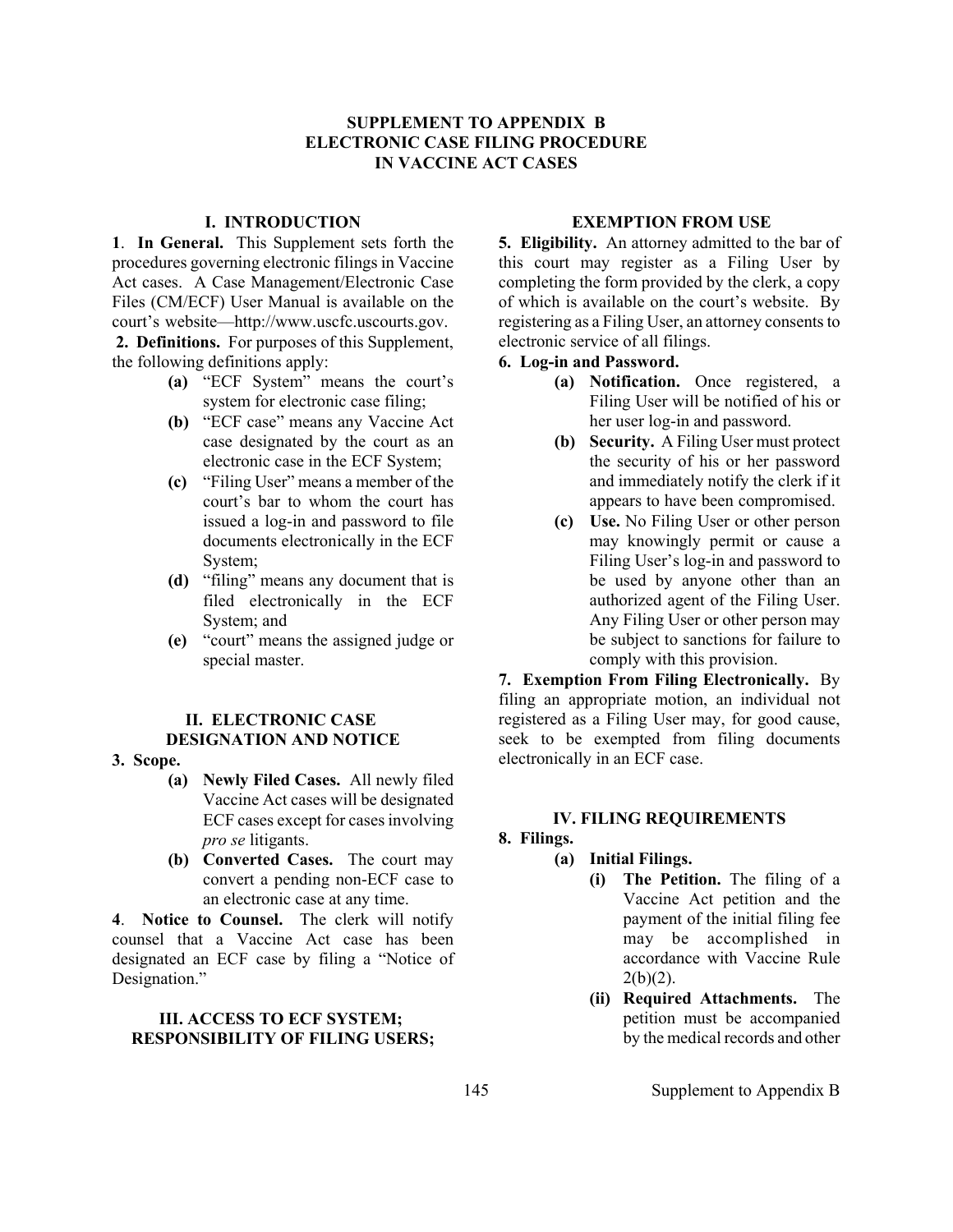documents (including affidavits) pertaining to the petition as set forth in Vaccine Rule  $2(c)(2)$ . (See paragraph 11 of this Supplement, discussing the alternative method of filing voluminous medical records via CD-ROM.)

- **(b) Subsequent Filings.** Once a case has been designated an ECF case, all subsequent filings must be made electronically, except as provided in this Supplement or by leave of the court in exceptional circumstances that prevent a Filing User from filing electronically.
- **(c) Exhibits and Attachments.** Unless otherwise ordered by the court, when filing an exhibit or attachment, a Filing User:
	- **(i)** must file the exhibit or attachment electronically along with the main document under one entry number;
	- **(ii)** must include the exhibit or attachment in its entirety; and
	- **(iii)** may seek leave to file a memorandum or brief, generally in advance of the evidentiary hearing, to direct the court's attention to the most relevant portion of the exhibit or attachment.

### **9. Size Limitations.**

- **(a) In General.** A single filing may be divided into multiple Adobe PDF files.
- **(b) Number of Files.** A single filing may not exceed 11 separate Adobe PDF files, i.e., the main document and 10 attachments.
- **(c) Size of Files.**
	- **(i)** Unless otherwise ordered by the court, each Adobe PDF file must not exceed the size limitations established by the court.
	- **(ii)** Current size limitations are

posted on the court's website or may be obtained by calling the clerk's office.

- **(d) Exceeding Size Limitations.** For files that exceed size limitations, the Filing User may:
	- **(i)** use a disc in CD-ROM format; or
	- **(ii)** seek leave of the court to file in some other electronic format.

## **10. Dividing Medical Records into Multiple PDF Files.**

- **(a) Contents and Pagination of Files.** Each file should contain one exhibit and each exhibit should be independently paginated (handwritten pagination prior to scanning is sufficient).
- **(b) Labeling and Identifying Files.** Each file should:
	- **(i)** be consecutively numbered or lettered as an exhibit;
	- **(ii)** be labeled according to its source or subject matter; and
	- **(iii)** include a brief written description of the records it contains.

For example, the first PDF file might contain prenatal records and be labeled "Petitioner's Exhibit 1—Prenatal Records, Dr. Smith"; the second PDF file might contain birth records and be labeled "Petitioner's Exhibit 2—Birth Records, Smalltown Hospital"; the third and fourth PDF files might contain pediatric records of different physicians and be labeled "Petitioner's Exhibit 3—Pediatric Records, Dr. John" and "Petitioner's Exhibit 4—Pediatric Records, Dr. Jack<sup>"</sup>

# **11. CD-ROM Filings.**

- **(a) In General.** Filing documents on a CD-ROM is accomplished by:
	- **(i)** electronically filing a "Notice of Intent to File" containing:
		- **(A)** an index of the exhibits

Supplement to Appendix B 146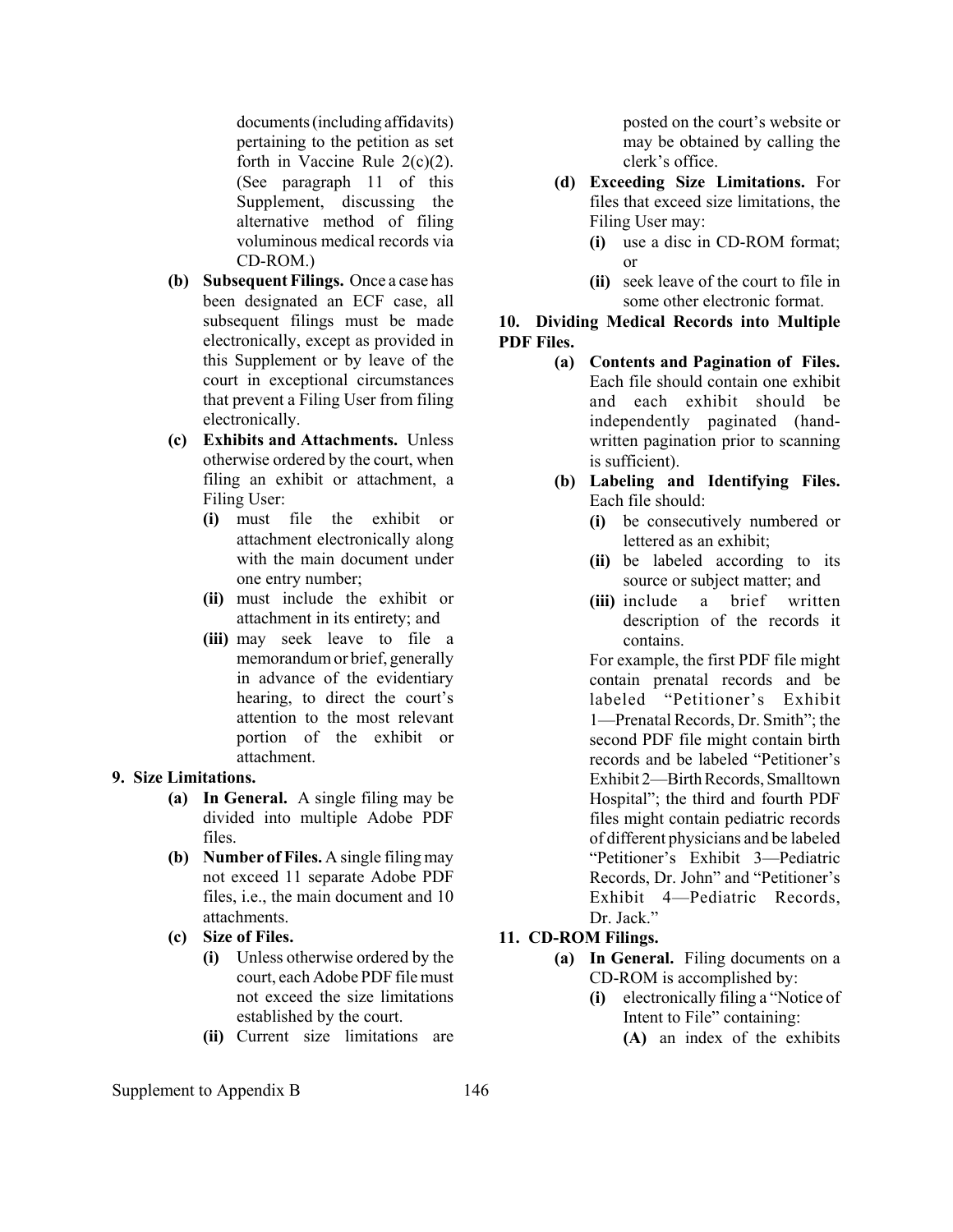included on the disc;

- **(B)** a statement certifying that the contents of the disc have been scanned using anti-virus software with up-to-date anti-virus definitions; and
- **(C)** a certificate stating when copies of the disc were mailed or delivered to the clerk's office;
- **(ii)** providing the clerk's office with two copies of the disc along with a printed copy of the "Notice of Intent to File"; and
- **(iii)** serving one copy of the disc on opposing counsel.
- **(b) Date of Filing.** The CD-ROM is deemed filed on the date it is received in the clerk's office.
- **(c) Striking a Notice of Intent to File.** If the CD-ROM is not received in the clerk's office within 5 days after the "Notice of Intent to File" is electronically docketed, the court may enter an order striking the "Notice of Intent to File" from the docket.
- **(d) Designation of Files.** The name of each file on the disc should:
	- **(i)** begin with the letters "Ex" followed by the exhibit letter or number (e.g., 01, 02, . . . 09, 10);
	- **(ii)** include a brief description of the content of the exhibit and the six-digit docket number (e.g., 98-0000);
	- **(iii)** represent spaces with an underscore; and
	- **(iv)** contain ".pdf" as the file extension.

For example, the first PDF file on the disc might be labeled "EX01\_University\_Hospital\_980000.pdf."

- **(e) Format.** Before filing a CD-ROM, the Filing User should :
	- **(i)** "close" or finalize the disc so that additional material cannot be written onto the disc; and
	- **(ii)** scan the disc using appropriate anti-virus software after its creation and closure.
- **(f) Packaging and Labeling.** The Filing User should package the disc in a paper, plastic, or waxed paper envelope and label the package with:
	- **(i)** the case caption, including the case number;
	- **(ii)** the date of filing; and
	- **(iii)** the range of exhibits the disc contains (e.g., Exhibits 01-20).

# **V. FILING PROCEDURES**

# **12. Notice of Filing; Service.**

- **(a) Notifying the Parties.** At the time a document is filed, the ECF System automatically generates a "Notice of Electronic Filing" and automatically e-mails the notice to all parties.
- **(b) Service.** The transmission of the "Notice of Electronic Filing" satisfies the service requirement of RCFC 5 and the proof of service requirement of RCFC 5.3.

**13. Effect of Filing and Transmission of Notice of Filing.** A filing by a party under this Supplement, together with the transmission of the "Notice of Electronic Filing," constitutes a filing under RCFC 5 and an entry on the docket kept by the clerk under RCFC 58 and 79.

**14. Official Court Record.** The official court record is the electronic recording of the document as stored by the court and the filing party is bound by the document as filed.

**15. Date of Filing.** Except for CD-ROM filings and in the case of a document first filed in paper form and subsequently converted to an ECF filing, a document filed in an ECF case is deemed filed on the date stated in the "Notice of Electronic Filing."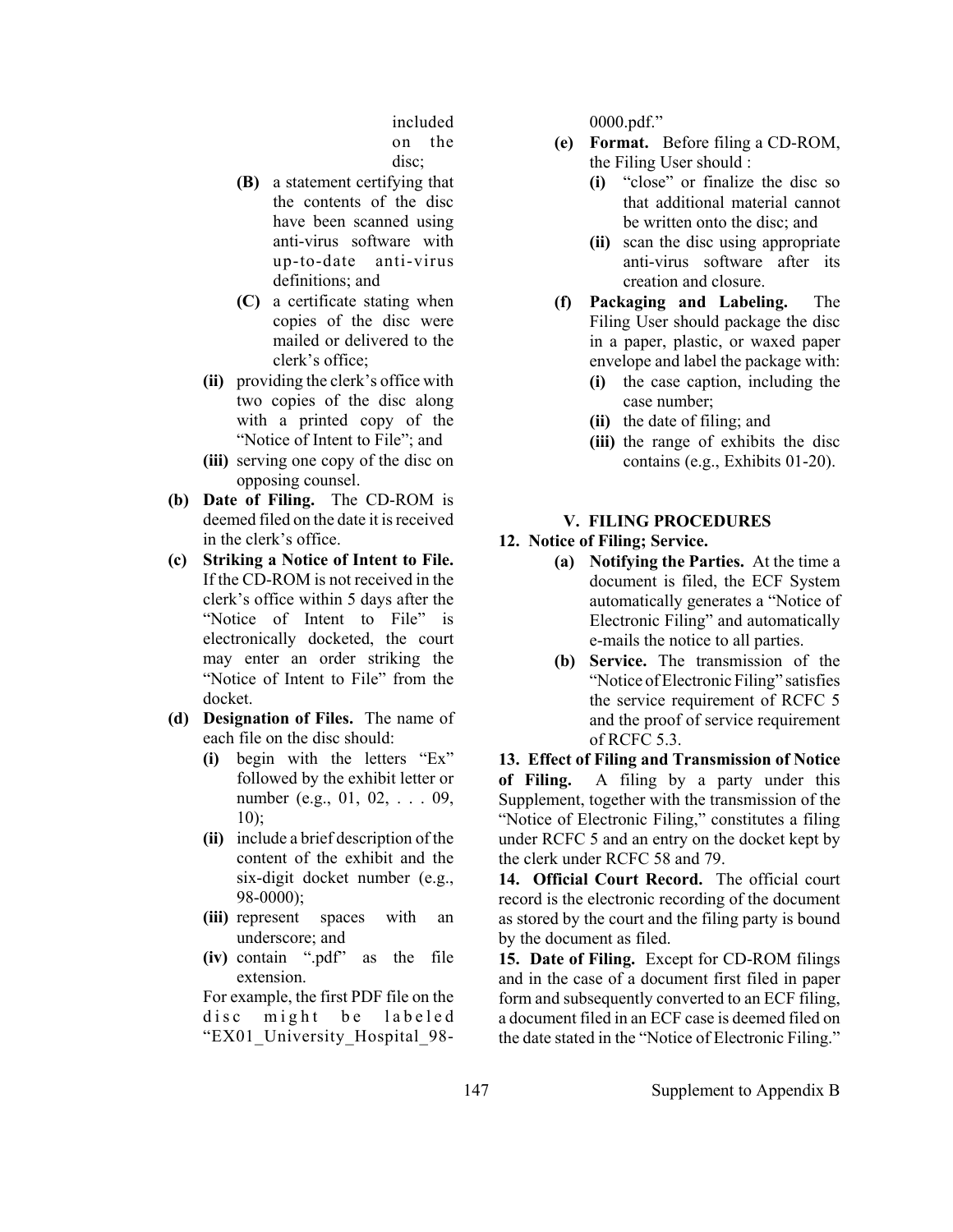16. Timeliness of Filing. Unless otherwise ordered by the court, a filing under this Supplement must be submitted before midnight local time in Washington, DC, to be considered timely filed on that date.

**17. Date Stamp.** The filing date of each ECF filing will appear at the top of the first page in an automatically generated banner stating the case number, the document number, and the date filed.

### **VI. SIGNATURES AND RELATED MATTERS**

**18. Signature Defined.** A Filing User's log-in and password will serve as his or her signature on a filing for all purposes.

## **19. Signature Requirements.**

- **(a) Electronic Signature.** Filings must include a signature block, in compliance with RCFC 11(a), with the name of the Filing User under whose log-in and password the document is submitted along with an "s/[name of Filing User]" typed in the space where the signature would otherwise appear.
- **(b) Written Signature.** A Filing User may also satisfy the signature requirement by scanning a document containing his or her written signature.
- **(c) Noncompliance.** A filing that does not comply with this provision will be deemed in violation of RCFC 11 and may be stricken from the record.

**20. Signatures of Multiple Parties.** Documents requiring signatures of more than one party may be filed electronically:

- **(a)** by submitting a scanned document containing all necessary written signatures;
- **(b)** by representing the consent of the other parties on the document; or
- **(c)** in any other manner approved by the court.

## **VII. COURT ORDERS, JUDGMENTS, AND APPEALS**

**21. Filings by the Court.** Any order, opinion, judgment, or other proceeding of the court in an ECF case will be filed in accordance with this Supplement.

**22. Effect of Filing.** A filing by the court under this Supplement:

- **(a)** is an entry on the docket kept by the clerk under RCFC 58 and 79; and
- **(b)** has the same force and effect as a paper copy entered on the docket in the traditional manner.

## **23. Notice of Filing; Service.**

- **(a) Notifying the Parties.** Notice of a filing by the court will be accomplished by delivering to the parties a "Notice of Electronic Filing" in the manner prescribed in paragraph 12(a).
- **(b) Service.** The transmission of the "Notice of Electronic Filing" satisfies the service requirement of RCFC 77(d).

**24. Court-Ordered Deadlines.** If an order or opinion specifies a due date for the filing of a document, that date will control over any other filing deadline listed on the docket for that document.

#### **VIII. PRIVACY**

**25. Filings Protected Against Public Disclosure.**  Except as provided in Vaccine Rule 18, all ECF filings submitted in a Vaccine Act case are placed under seal pursuant to the requirement of 42 U.S.C.  $§$  300aa-12(d)(4)(A) and therefore are accessible only to court personnel and counsel of record.

**26. Personal Information.** Because all ECF filings submitted by the parties in a Vaccine Act case are placed under seal, Filing Users need not redact personal identifiers and other sensitive information. Filing Users should file all documents, including medical records, in their original form.